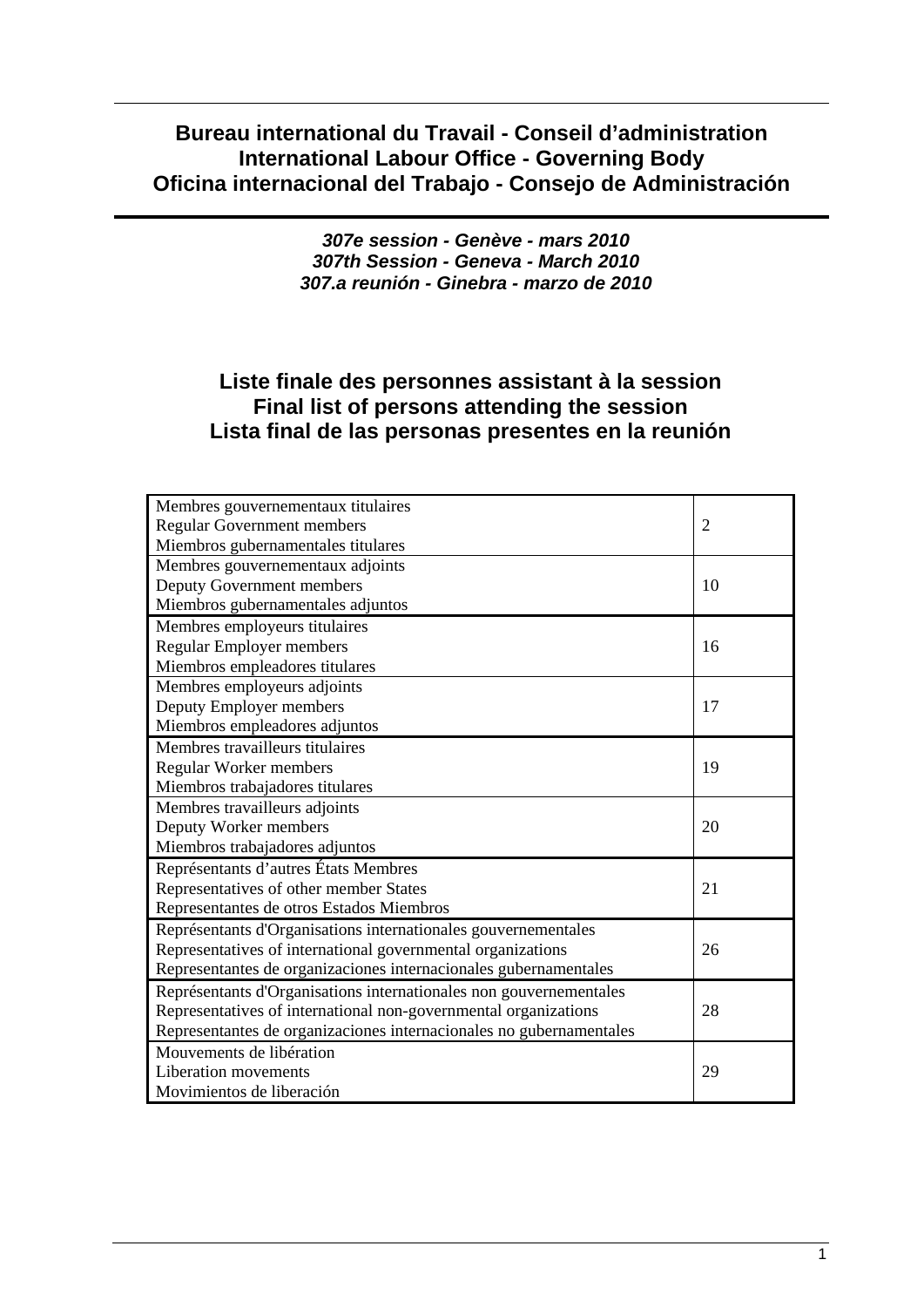**Membres gouvernementaux titulaires Regular Government members Miembros gubernamentales titulares** 

**Président du Conseil d'Administration :**  Chairperson of the Governing Body : **No. M.S. M.N. FARANI AZEVÊDO** (Brazil) **Presidente del Consejo de Administración :** 

# **Afrique du Sud South Africa Sudáfrica**

Mr M. MDLADLANA, Minister of Labour.

*substitute(s):* 

Mr J. MATJILA, Ambassador, Permanent Mission, Geneva.

Mr S. NDEBELE, Minister (Labour), Permanent Mission, Geneva.

*accompanied by:* 

Ms T. RAMULONGO, Director, Research Planning Policy, Ministry of Labour.

Ms N. NONJOJO, Chief of Staff, Ministry of Labour.

# **Allemagne Germany Alemania**

Mr R. BRAUKSIEPE, Parliamentary Secretary of State, Federal Ministry of Labour and Social Affairs.

#### *substitute(s):*

- Mr A. BUSCHE, Personal Assistant to the Parliamentary Secretary of State, Federal Ministry of Labour and Social Affairs.
- Mr J. CAPELLEN, Head, Coordination, Social Security and Performing Arts Unit, Federal Ministry of Labour and Social Affairs.
- Ms S. HOFFMANN, Head, European and International Employment and Social Policy Division, Federal Ministry of Labour and Social Affairs.

Mr M. KRAUSE, Head, International Employment and Social Policy Subdivision, Federal Ministry of Labour and Social Affairs.

Ms F. FITTING, Head, International Labour Organization and United Nations Unit, Federal Ministry of Labour and Social Affairs.

#### *accompanied by:*

- Mr K. GÜNTHER, Expert, International Labour Organization and United Nations Unit, Federal Ministry of Labour and Social Affairs.
- Ms A. RÜSCHKAMP, Expert, International Labour Organization and United Nations Unit, Federal Ministry of Labour and Social Affairs.

Ms P. HIPPMANN, Official, Globalization, Trade and Investment Unit, Federal Ministry of Labour and Social Affairs.

Mr H. HERRMANN, Financial Expert, Permanent Mission, Geneva.

# **Argentine Argentina Argentina**

Sra. N. RIAL, Secretaría de Trabajo, Ministerio de Trabajo, Empleo y Seguridad Social.

#### *suplente(s) :*

Sr. A. DUMONT, Embajador, Representante Permanente, Misión Permanente, Ginebra.

#### *acompañado(s) de :*

- Sra. M. NOVICK, Subsecretaría de Programación Técnica y Estudios Laborales, Ministerio de Trabajo, Empleo y Seguridad Social.
- Sr. J. ROSALES, Director de Asuntos Internacionales, Ministerio de Trabajo, Empleo y Seguridad Social.
- Sr. D. CELAYA ALVAREZ, Ministro, Misión Permanente, Ginebra.
- Sr. G. CORRES, Subcoordinador de Asuntos Internacionales, Ministerio de Trabajo, Empleo y Seguridad Social.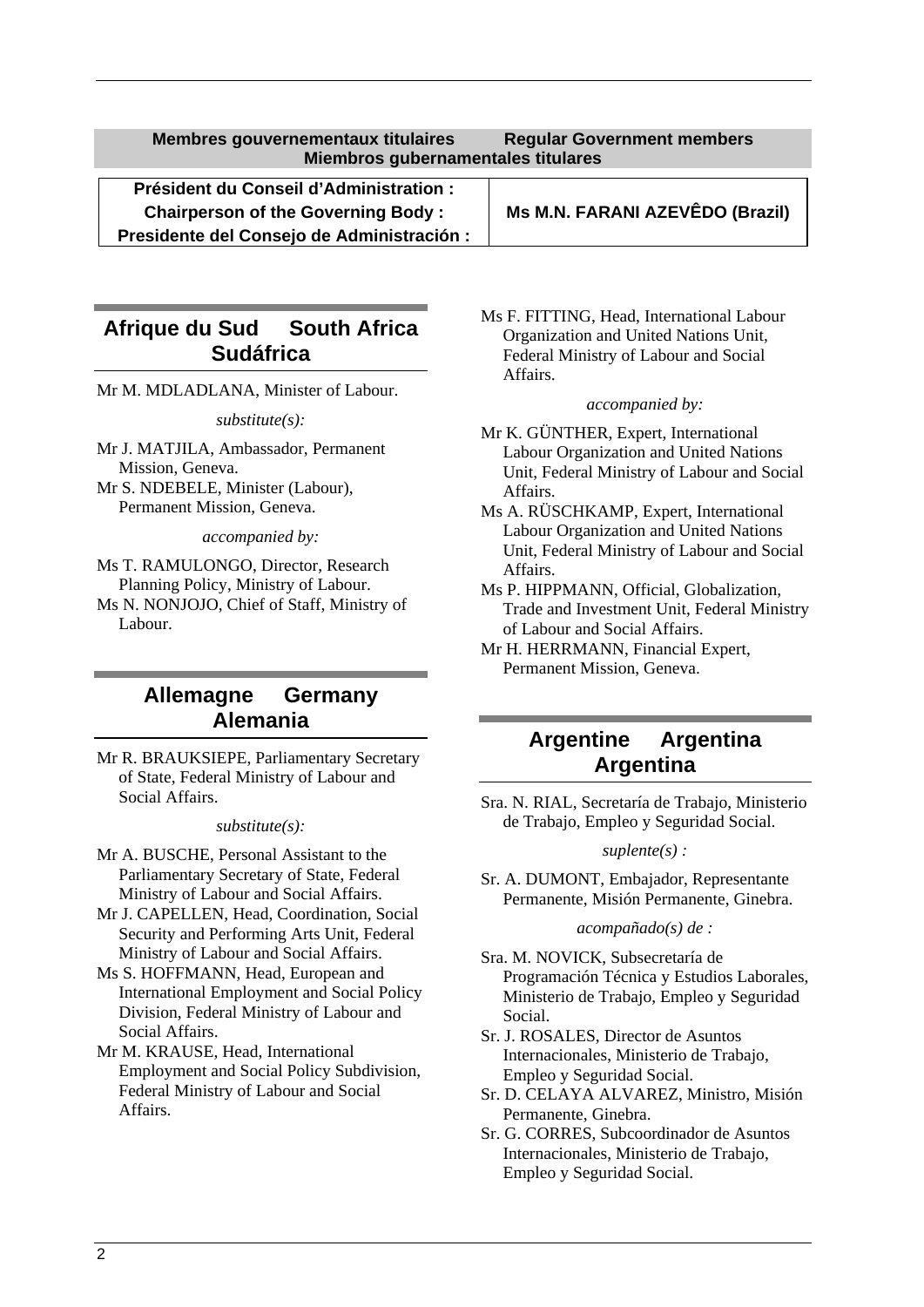# **Australie Australia Australia**

Mr G. VINES, Minister Counsellor (Labour), Permanent Mission, Geneva.

*substitute(s):* 

Ms R. LIVINGSTON, Director, International Labour Standards Section, Workplace Relations Policy Group, Department of Education, Employment and Workplace Relations.

*accompanied by:* 

Mr P. HIGGINS, First Secretary, Permanent Mission, Geneva.

Ms L. MCDONOUGH, Business Manager, International Labour and Consultation, Department of Education, Employment and Workplace Relations.

# **Autriche Austria Austria**

Ms I. DEMBSHER, Head of International Social Policy Unit, Federal Ministry of Labour, Social Affairs and Consumer **Protection** 

*substitute(s):* 

Ms B. BLAHA, Federal Ministry of European and International Affairs.

Ms I. LEEB-JORDANITS, European Labour Law, Federal Ministry of Labour, Social Affairs and Consumer Protection.

*accompanied by:* 

Ms C. HOLZER, International Labour Market Policy, Federal Ministry of Labour, Social Affairs and Consumer Protection.

Mr G. BUCZOLICH, Austria International Social Security, Federal Ministry of Labour, Social Affairs and Consumer Protection. Ms E. JAMEK, Permanent Mission, Geneva.

# **Bangladesh**

Mr K. HOSSAIN, Minister of Labour and Employment.

*substitute(s):* 

Mr N. HAQUE, Secretary-in-Charge, Ministry of Labour and Employment.

Mr A. HANNAN, Ambassador, Permanent Representative, Permanent Mission, Geneva.

*accompanied by:* 

- Mr A. AICH, Joint Secretary, Ministry of Labour and Employment.
- Mr M. MOWLA, Minister, Permanent Mission, Geneva.
- Mr M. RAHMAN, Deputy Secretary, Ministry of Labour and Employment.
- Mr A. KAMAL, Private Secretary to the Minister, Ministry of Labour and Employment.
- Mr F. KAZI, First Secretary, Permanent Mission, Geneva.

# **Barbade Barbados Barbados**

Dr. M. WILLIAMS, Ambassador, Permanent Representative, Permanent Mission, Geneva.

*substitute(s):* 

Ms E. MARCUS-BURNETT, Counsellor, Permanent Mission, Geneva.

# **Brésil Brazil Brasil**

Ms M. FARANI AZEVÊDO, Chairperson of the ILO Governing Body, Ambassador, Permanent Representative, Permanent Mission, Geneva.

#### *substitute(s):*

- Mr S. ALBUQUERQUE E SILVA, Head, Direction of Social Issues, Ministry of External Relations.
- Ms M. ESCOREL DE MORAES, Minister Counsellor, Permanent Mission, Geneva.
- Mr M. DOS SANTOS BARBOSA, Special Assistant to the Ministry of Labour, Ministry of Labour and Employment.

#### *accompanied by:*

Mr G. ROEDER FRIAÇA, Counsellor, Permanent Mission, Geneva.

Ms B. DE SOUZA E SILVA, First Secretary, Permanent Mission, Geneva.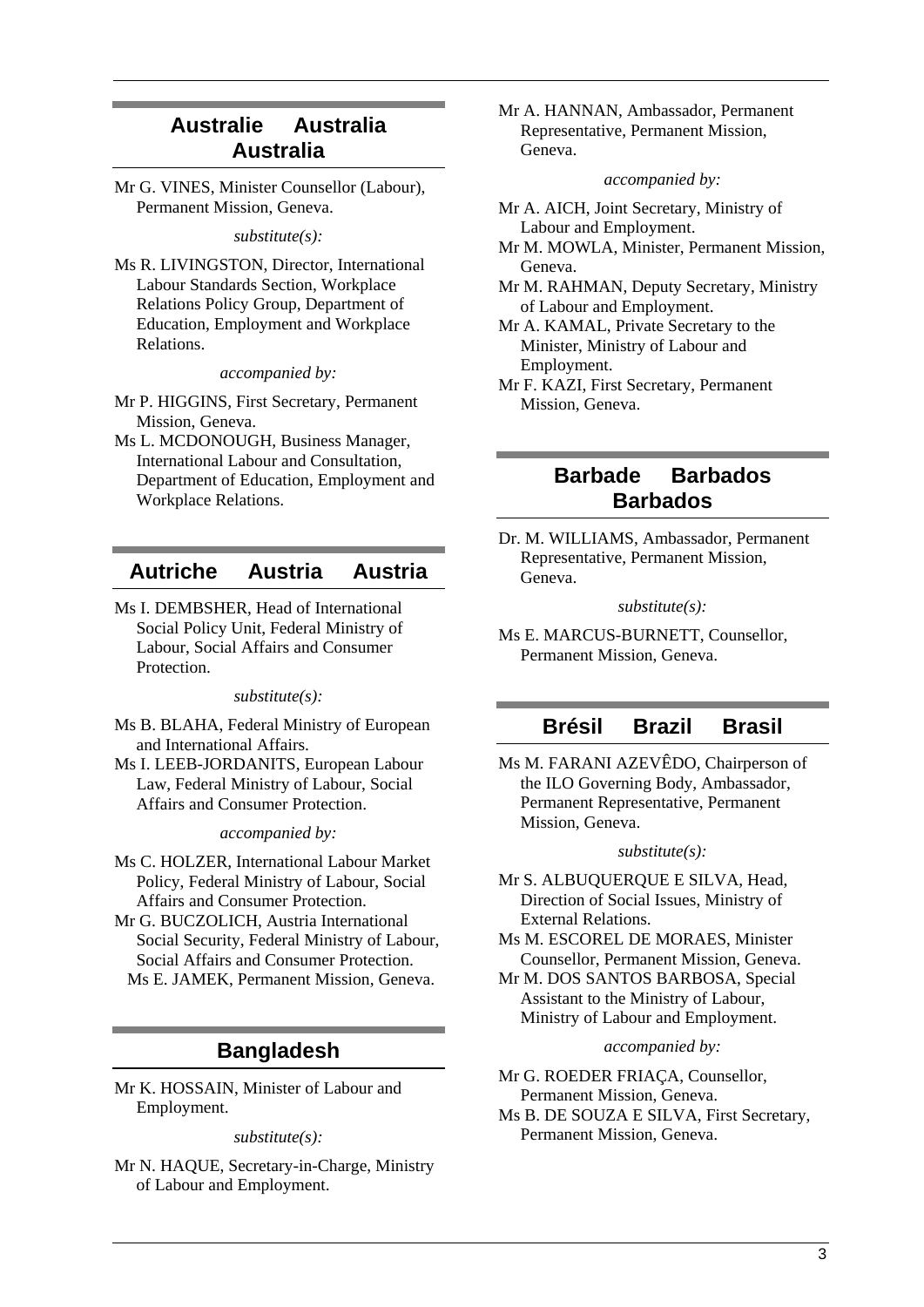- Mr R. SOUZA CAMPOS DE MORAES LEME, Second Secretary, Permanent Mission, Geneva.
- Mr M. MACHADO DE CARVALHO, Second Secretary, Division of Social Issues, Ministry of External Relations.
- Ms T. TOBIAS MICHEL, Head, International Division, Ministry of Labour and Employment.
- Mr S. PAIXÃO PARDO, Head, Division of International Organizations, Ministry of Labour and Employment.
- Ms R. CARVALHO, Head, Division of Technical Cooperation, Ministry of Labour and Employment.

### **Burundi**

Mme A. SENDAZIRASA, Ministre de la Fonction publique, du Travail et de la Sécurité Sociale.

#### *suppléant(s) :*

M. E. NDABISHURIYE, Deuxième Conseiller, Mission permanente, Genève.

### **Chine China China**

Mr Q. WANG, Ambassador, Permanent Mission, Geneva.

#### *substitute(s):*

- Mr B. HAO, Deputy Director-General, Department of International Cooperation, Ministry of Human Resources and Social Security.
- Ms X. LU, Counsellor, Permanent Mission, Geneva.

*accompanied by:* 

- Mr L. ZHANG, Director, Department of International Cooperation, Ministry of Human Resources and Social Security.
- Mr S. RONG, First Secretary, Permanent Mission, Geneva.
- Mr W. HE, Deputy Director, Department of International Cooperation, Ministry of Human Resources and Social Security.
- Ms C. ZHANG, Department of International Cooperation, Ministry of Human Resources and Social Security.

# **Etats-Unis United States Estados Unidos**

Mr R. SHEPARD, Director, Office of International Relations, Bureau of International Labor Affairs, Department of Labor.

#### *substitute(s):*

- Ms J. BARRETT, International Relations Officer, Office of International Relations, Bureau of International Labor Affairs, Department of Labor.
- Ms J. MISNER, Senior Adviser for International Labor Standards, Office of International Relations, Bureau of International Labor Affairs, Department of Labor.
- Ms S. POLASKI, Deputy Under Secretary, Bureau of International Labor Affairs, Department of Labor.
- Ms K. SCHALCH, Special Assistant, Bureau of International Labor Affairs, Department of Labor.

#### *accompanied by:*

- Ms R. DILLENDER, Economist, Office of Trade and Labor Affairs, Bureau of International Labor Affairs, Department of Labor.
- Ms S. FALATKO, First Secretary, Permanent Mission, Geneva.
- Mr J. ADAMS, Deputy Director, Office of Human Security, Bureau of International Organization Affairs, Department of State.
- Ms K. LIPKE, International Relations Officer, Office of International Relations, Department of Labor.
- Ms. A. RITUALO, Child Labor Analyst, Department of Labor.

### **France France Francia**

M. G. DE ROBIEN, Ambassadeur, Délégué gouvernemental de la France au Conseil d'administration du BIT.

#### *suppléant(s) :*

M. J. MATTEI, Ambassadeur, Représentant Permanent, Mission permanente, Genève.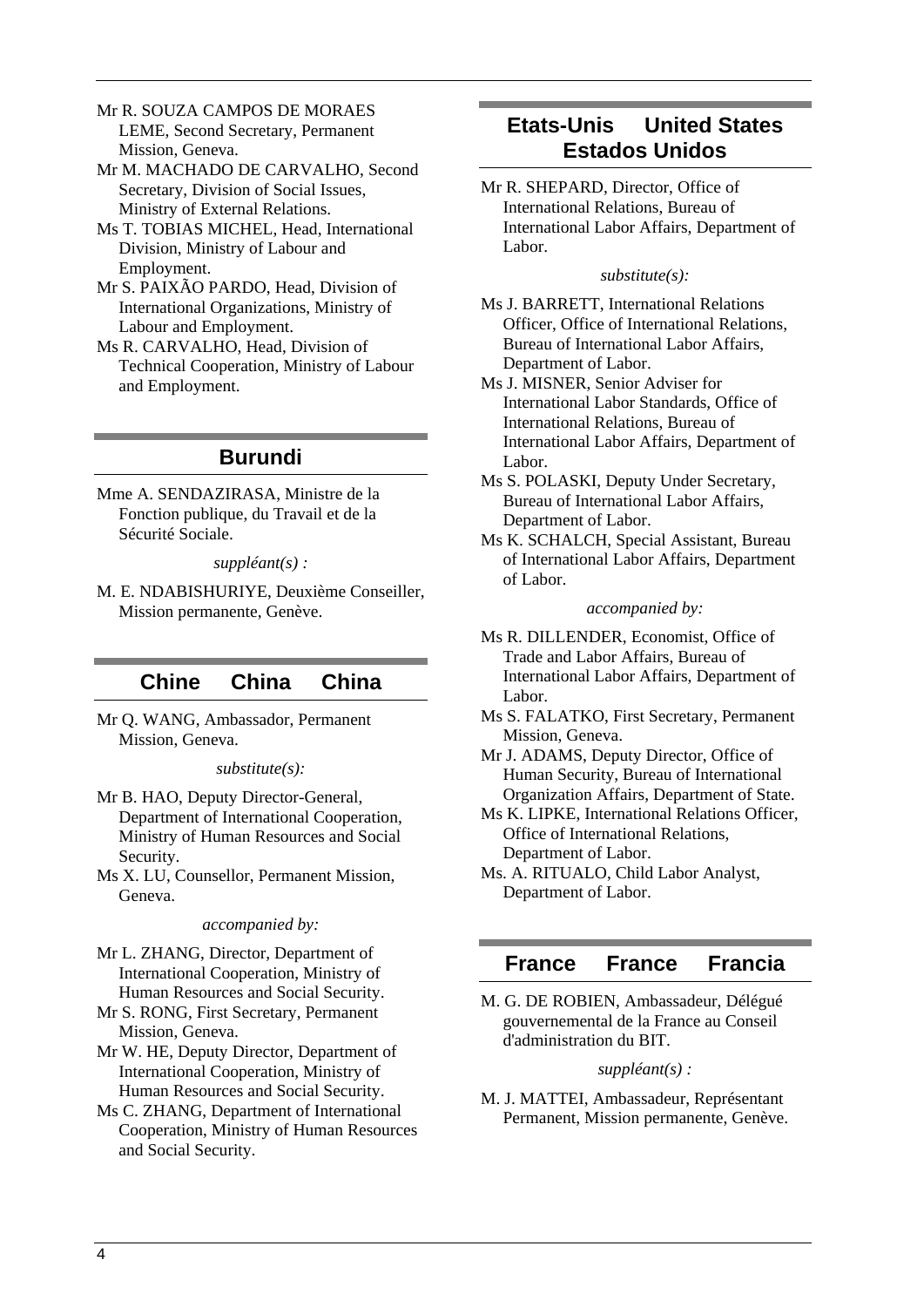M. M. BOISNEL, Délégation aux Affaires européennes et internationales, Ministère du Travail, des Relations sociales, de la Famille, de la Solidarité et de la Ville.

#### *accompagné(s) de:*

- M. J. BRUNET, Conseiller diplomatique du Ministre, Ministère du Travail, des Relations sociales, de la Famille, de la Solidarité et de la Ville.
- M. J. PELLET, Représentant Permanent Adjoint, Mission permanente, Genève.
- Mme A. LECLERC, Délégation aux Affaires européennes et internationales, Ministère du Travail, des Relations sociales, de la Famille, de la Solidarité et de la Ville.
- M. M. THIERRY, Inspecteur général des Affaires sociales, Ministère du Travail, des Relations sociales, de la Famille, de la Solidarité et de la Ville.
- M. G. WERLINGS, Direction générale de la Mondialisation, Ministère des Affaires étrangères et européennes.
- Mme B. DE LAVALETTE, Chargée de mission auprès du Délégué gouvernemental de la France au Conseil d'administration du BIT.
- Mme M. COENT, Délégation aux Affaires européennes et internationales, Ministère du Travail, des Relations sociales, de la Famille, de la Solidarité et de la Ville.
- Mme C. PARRA, Délégation aux Affaires européennes et internationales, Ministère du Travail, des Relations sociales, de la Famille, de la Solidarité et de la Ville.
- Mme S. MOURANCHE, Délégation aux Affaires européennes et internationales, Ministère du Travail, des Relations sociales, de la Famille, de la Solidarité et de la Ville.
- M. H. MARTIN, Conseiller pour les Affaires sociales, Mission permanente, Genève.
- M. A. ALLO, Conseiller pour les Affaires financières, Mission permanente, Genève.
- M. N. DENIS, Chargé de mission, Mission permanente, Genève.

### **Inde India India**

Mr P. CHATURVEDI, Secretary, Ministry of Labour and Employment.

*substitute(s):* 

Mr S.K. SRIVASTAVA, Additional Secretary, Ministry of Labour and Employment.

#### *accompanied by:*

- Mr P. SATPATHY, Minister, Permanent Mission, Geneva.
- Mr VIKAS, Director, Ministry of Labour and Employment.

### **Italie Italy Italia**

Mr G. TRIA, Délégué gouvernemental de l'Italie au Conseil d'administration du BIT, Universita degli Studi di Tor Vergata, Facolta di Economia.

#### *substitute(s):*

Ms L. MIRACHIAN, Ambassadeur, Représentant permanent, Permanent Mission, Geneva.

#### *accompanied by:*

- Ms M. ZAPPIA, Ministre Conseiller, Permanent Mission, Geneva.
- Ms E. MARINO, Direction générale pour la Tutelle des Conditions de Travail, Bureau des Relations Internationales, Ministère du Travail et des Politiques sociales.
- Mr L. TRENTO, Direction générale pour la Tutelle des Conditions de Travail, Bureau des Relations Internationales, Ministère du Travail et des Politiques sociales.
- Mr M. POLSELLI, Ministère du Travail et des Politiques sociales.
- Mr M. CECERE, Permanent Mission, Geneva.

### **Japon Japan Japón**

Mr S. KITAJIMA, Ambassador Extraordinary and Plenipotentiary, Permanent Representative, Permanent Mission, Geneva.

#### *substitute(s):*

- Mr T. MURAKI, Assistant Minister for International Affairs, Minister's Secretariat, Ministry of Health, Labour and Welfare.
- Mr K. SUGANUMA, Ambassador, Deputy Permanent Representative, Permanent Mission, Geneva.
- Mr A. ISOMATA, Minister, Permanent Mission, Geneva.
- Mr N. TAGAYA, Counsellor, Permanent Mission, Geneva.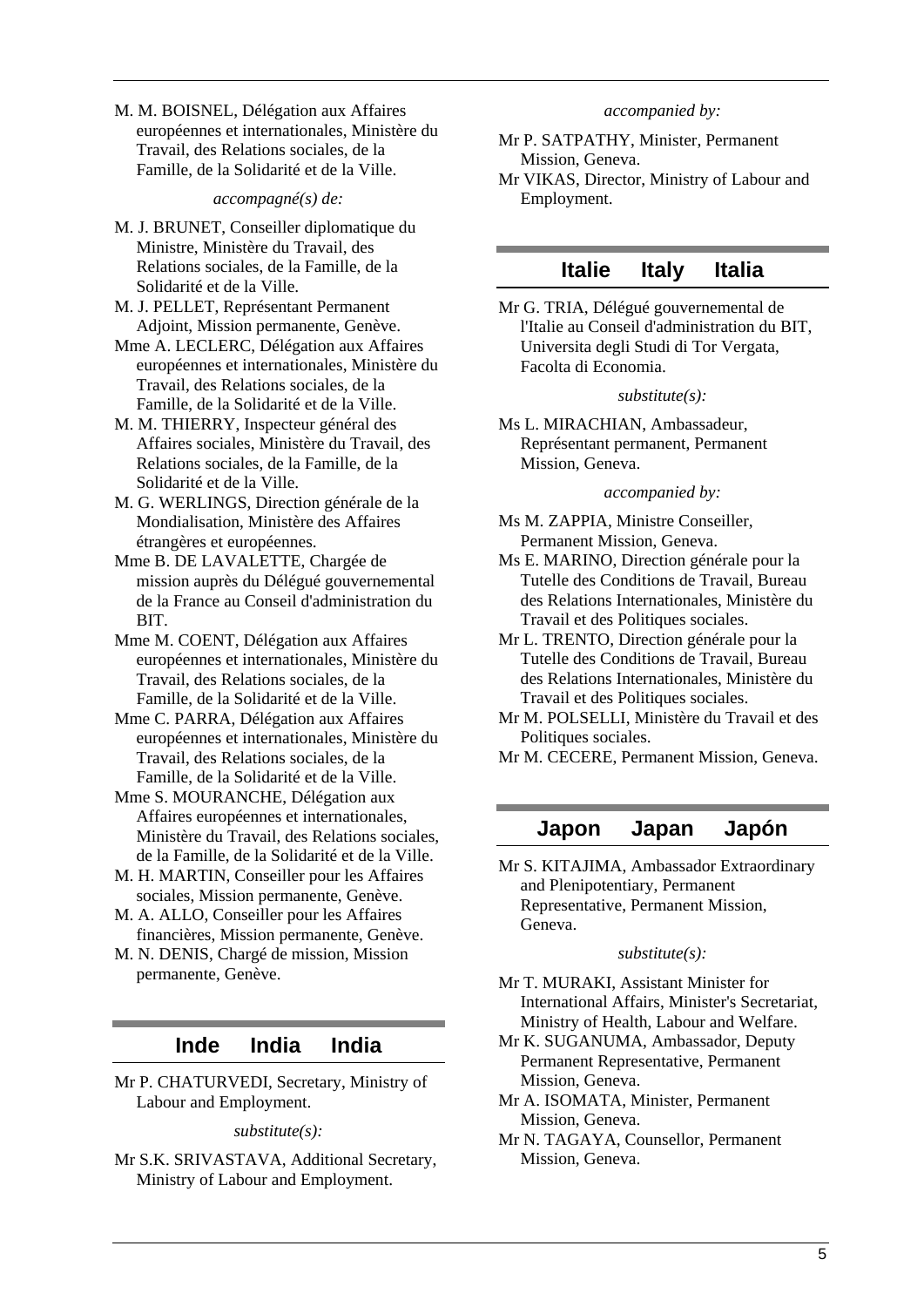#### *accompanied by:*

Mr M. SAKATA, Counsellor, Permanent Mission, Geneva.

- Mr T. TERAMOTO, Advisor, International Affairs Division, Minister's Secretariat, Ministry of Health, Labour and Welfare.
- Mr Y. YAMAMOTO, Counsellor, Permanent Mission, Geneva.
- Mr S. AKIYAMA, Director, Labour Standards Bureau, Ministry of Health, Labour and Welfare.
- Mr J. HOSHIDA, Deputy Director, International Affairs Division, Minister's Secretariat, Ministry of Health, Labour and Welfare.
- Mr H. KAMIYAMA, First Secretary, Permanent Mission, Geneva.
- Mr J. KURASHIGE, Section Chief, International Affairs Division, Minister's Secretariat, Ministry of Health, Labour and Welfare.
- Mr S. OKUMURA, International Affairs Division, Minister's Secretariat, Ministry of Health, Labour and Welfare.

### **Jordanie Jordan Jordania**

Mr S. MADI, Ambassador, Permanent Representative, Permanent Mission, Geneva.

*substitute(s):* 

Mr M. NIMRAT, Deputy Permanent Representative, Permanent Mission, Geneva.

*accompanied by:* 

Mr S. DAJANI, Special Advisor for ILO affairs, Permanent Mission, Geneva.

### **Mexique Mexico México**

Sr. J. GÓMEZ CAMACHO, Embajador, Representante Permanente, Misión Permanente, Ginebra.

*suplente(s) :* 

Sr. A. HERNÁNDEZ BASAVE, Representante Permanente Alterno, Misión Permanente, Ginebra.

#### *acompañado(s) de :*

- Sra. C. AMERO COUTIGNO, Ministra, Asuntos Laborales, Misión Permanente, Ginebra.
- Sr. A. ROSAS RODRÍGUEZ, Director para la OIT, Secretaría del Trabajo y Previsión Social.

# **Mozambique**

Mme M. TAIPO, Ministre du Travail.

*suppléant(s) :* 

Mme F. RODRIGUES, Ambassadeur, Représentant permanent, Mission permanente, Genève.

*accompagné(s) de:* 

- M. J. DENGO, Premier Secrétaire, Mission permanente, Genève.
- M. J. SIÚTA, Inspecteur général, Ministère du Travail.
- M. E. MAVILA, Directeur-général, INEFP, Ministère du Travail.
- M. E. CHIMELA, Directeur national, Ministère du Travail.
- M. J. BUANA, Assistant du Ministre, Ministère du Travail.
- Mme M. MUSSA, Déléguée provinciale, INSS, Ministère du Travail.
- M. E. SITOLE, Inspecteur du Travail, Ministère du Travail.
- Mme N. SITOLE, Fonctionnaire, Ministère du Travail.

### **Nigéria Nigeria Nigeria**

Mr I. KAZAURE, Hon. Minister, Federal Ministry of Labour and Productivity.

#### *substitute(s):*

Mr D. ITYAVYAR, Assistant to Hon. Minister, Federal Ministry of Labour and Productivity.

- Mr A. ANIGBO, Permanent Secretary, Federal Ministry of Labour and Productivity.
- Mr P. AJUZIE, Labour Attaché, Permanent Mission, Geneva.

#### *accompanied by:*

Mr A. ADESUGBA, Chairman, IAP, Federal Ministry of Labour and Productivity.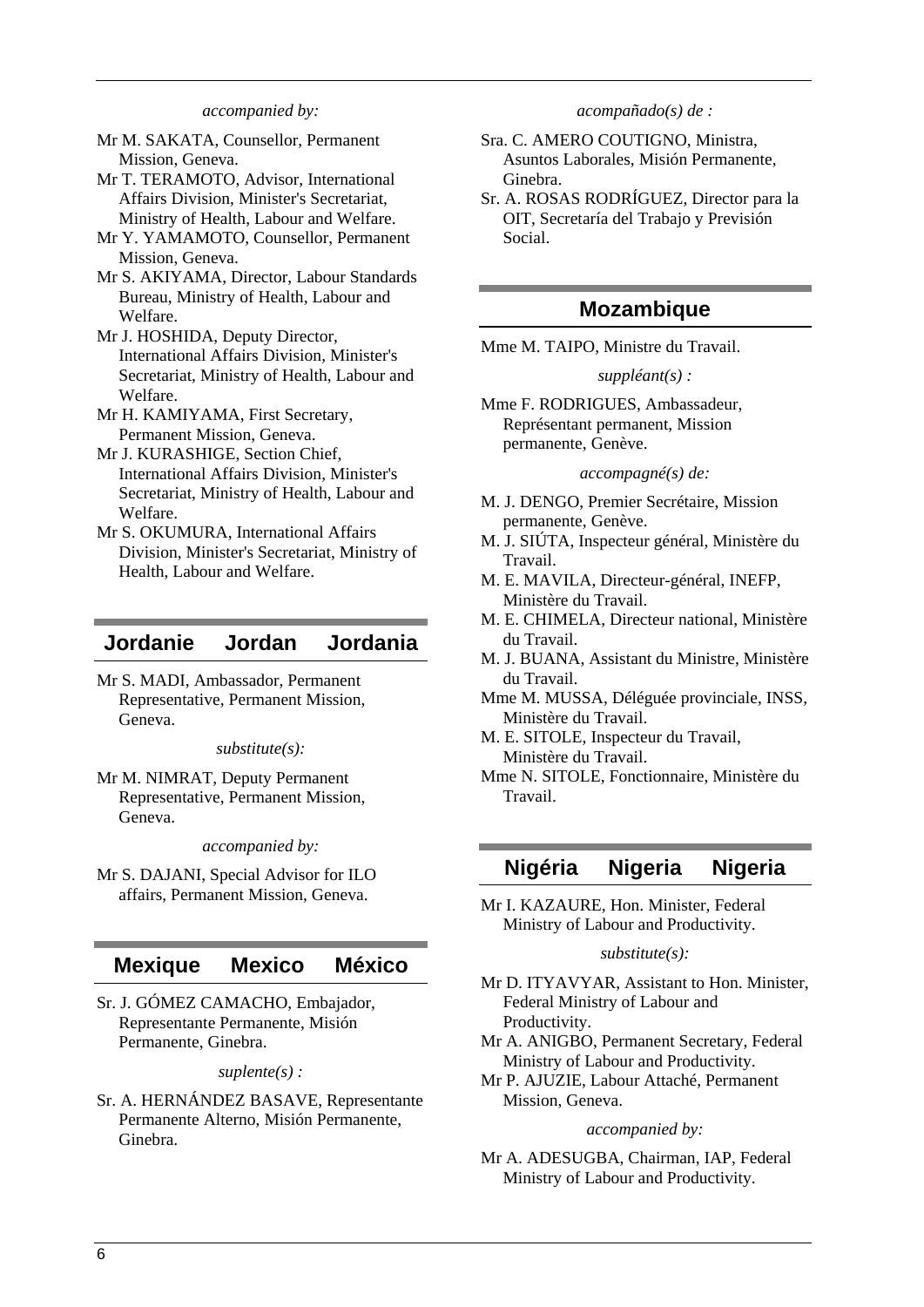Mr A. ABUBAKAR MOHAMMED, Director-General (NDE), Federal Ministry of Labour and Productivity.

Mr P. BDLIYA, Director-General (NPC), Federal Ministry of Labour and Productivity.

Mr J. OLANREWAJU, Director-General (MINLS), Federal Ministry of Labour and Productivity.

Mr A. ABUBAKAR MUNIR, Managing Director (NSITF), Federal Ministry of Labour and Productivity.

Mr L.O. OMOHA, Director (PARS), Federal Ministry of Labour and Productivity.

Mr P. OKWULEHIE, Director (Inspectorate), Federal Ministry of Labour and Productivity.

Ms O. OLAREWAJU, Director (TUSIR), Federal Ministry of Labour.

Mr A. KONDUGA, Director (E&W), Federal Ministry of Labour and Productivity.

Mr O.C. ILLOH, Deputy Director (Research and Statistics), Federal Ministry of Labour and Productivity.

Mr S.K. IKATA, Deputy Director (International Labour Relations), Federal Ministry of Labour and Productivity.

Ms T. BRAIMAH, Assistant Director (ILR), Federal Ministry of Labour and Productivity.

### **Panama Panama Panamá**

Sra. A. CORTÉS AGUILAR, Ministra de Trabajo y Desarrollo Laboral.

#### *suplente(s) :*

Sr. H. GARCÍA APARICIO, Secretario General, Ministerio de Trabajo y Desarrollo Laboral.

*acompañado(s) de :* 

Sr. A. NAVARRO BRIN, Embajador Extraordinario y Plenipotenciario, Representante Permanente, Misión Permanente, Ginebra.

Sr. A. MENDOZA GANTES, Consejero, Misión Permanente, Ginebra.

Sr. I. GANTES CASTILLO, Asesor de Asuntos Internacionales, Ministerio de Trabajo y Desarrollo Laboral.

Sr. J. MONTERO BATISTA, Asistente de la Ministra de Trabajo y Desarrollo Laboral, Ministerio de Trabajo y Desarrollo Laboral. Sra. A. ROMERO MÓNICO, Directora General del Trabajo, Ministerio de Trabajo y Desarrollo Laboral.

### **Pologne Poland Polonia**

Mr R. MLECZKO, Under-Secretary of State, Ministry of Labour and Social Policy.

#### *substitute(s):*

Mr Z. RAPACKI, Ambassador, Permanent Representative, Permanent Mission, Geneva.

Ms M. NOJSZEWSKA-DOCHEV, First Secretary, Permanent Mission, Geneva.

#### *accompanied by:*

Ms M. WYSOCKA-MADEJ, Head of Unit, Social Dialogue and Social Partnership Department, Ministry of Labour and Social Policy.

Ms M. ZALEWSKA, Permanent Mission, Geneva.

Mr B. BETKA, Permanent Mission, Geneva.

# **Royaume-Uni United Kingdom Reino Unido**

Mr S. RICHARDS, Head of ILO, UN and Council of Europe Team, Joint International Unit, Department for Work and Pensions.

#### *substitute(s):*

Mr P. GOODERHAM, Ambassador, Permanent Representative, Permanent Mission, Geneva.

Mr P. RUSSELL, Senior Policy Adviser, Joint International Unit, Department for Work and Pensions.

Ms C. KITSELL, First Secretary, Permanent Mission, Geneva.

#### *accompanied by:*

Ms L. TILLETT, Head, International Employment and Social Policy Division, Joint International Unit, Department for Work and Pensions.

Mr F. ROODT, Policy Adviser, Joint International Unit, Department for Work and Pensions.

Mr N. WAPSHERE, Second Secretary, Permanent Mission, Geneva.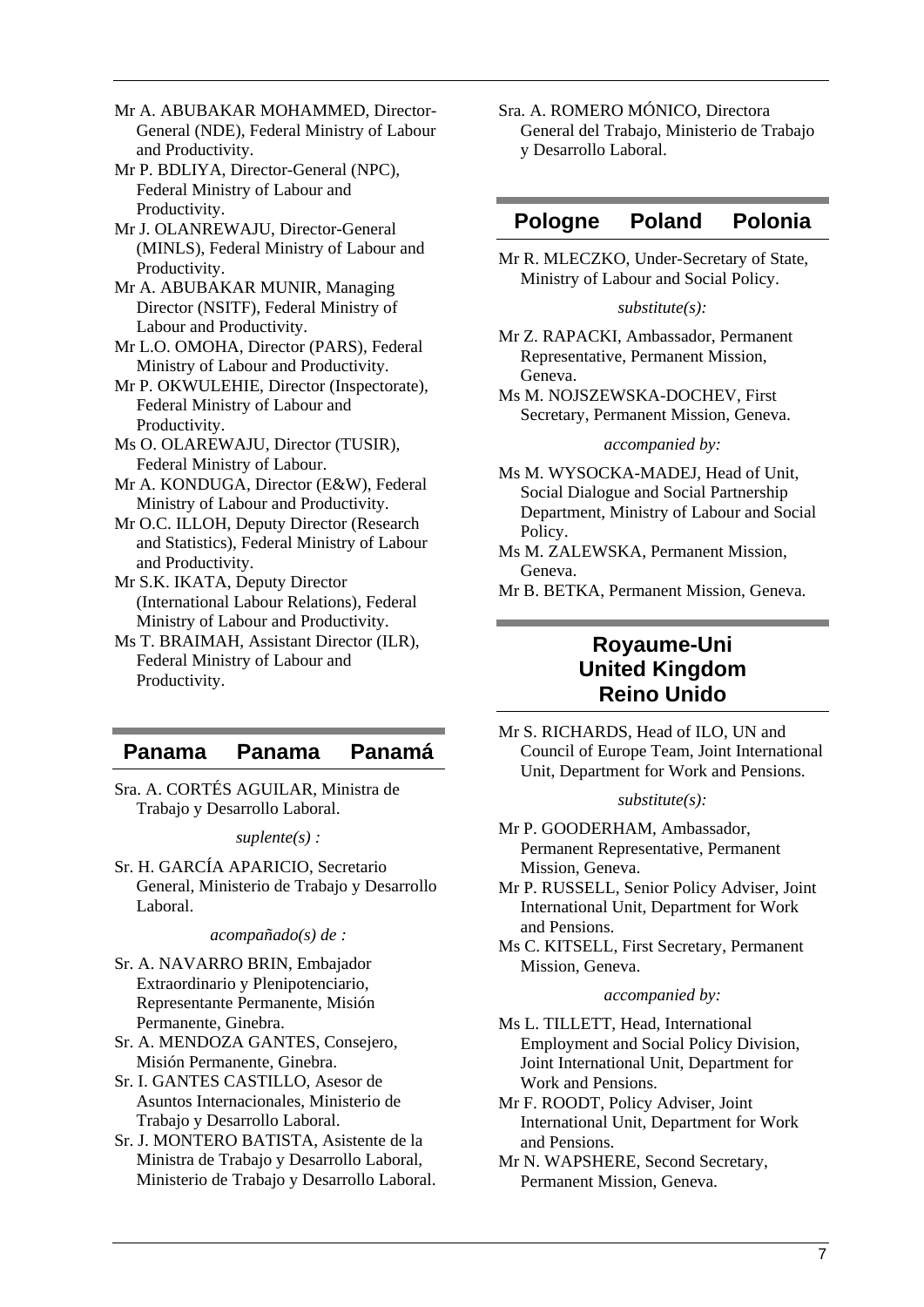Ms K. JONES, Legal Advisor, Permanent Mission, Geneva.

# **Fédération de Russie Russian Federation Federación de Rusia**

Mr A. SAFONOV, Deputy Minister, Representative of the Government of the Russian Federation to the ILO GB, Ministry of Health and Social Development.

#### *substitute(s):*

Mr V. LOSHCHININ, Ambassador Extraordinary and Plenipotentiary, Permanent Representative, Permanent Mission, Geneva.

Mr I. DUBOV, Department of International Cooperation, Ministry of Health and Social Development.

Mr M. LEBEDEV, Deputy Permanent Representative, Permanent Mission, Geneva.

#### *accompanied by:*

Ms N. ZHAROVA, Director, Department of Wage, Labour Protection and Social Partnership, Ministry of Health and Social Development.

Mr V. STEPANOV, Head of Section, Department of International Cooperation, Ministry of Health and Social Development.

Mr A. BASHKIN, Senior Counsellor, Permanent Mission, Geneva.

Mr G. KRYLOV, Counsellor, Department of Economic Cooperation, Ministry of Foreign Affairs.

Mr D. GONCHAR, Senior Counsellor, Permanent Mission, Geneva.

Mr S. KUZMENKOV, First Secretary, Permanent Mission, Geneva.

Mr E. KALUGIN, Third Secretary, Permanent Mission, Geneva.

Ms E. KOTROVA, Assistant to the Deputy Minister of Health and Social Development, Ministry of Health and Social Development.

# **Singapour Singapore Singapur**

Mr Y. TAN, Ambassador, Permanent Representative, Permanent Mission, Geneva.

#### *substitute(s):*

Mr C. NG, Director, Tripartite Programmes & International Labour, Labour Relations and Workplaces Division, Ministry of Manpower.

Mr S. SYED HASSIM, Deputy Permanent Representative, Permanent Mission, Geneva.

#### *accompanied by:*

- Ms C. CHIA, Counsellor (Labour), Permanent Mission, Geneva.
- Mr S. SEAH, Second Secretary, Permanent Mission, Geneva.
- Mr C. LEE, Assistant Director, Work Injury Compensation Department, Workplace Policy and Strategy Division, Ministry of Manpower.

Ms K. NG, Manager, Tripartie Programmes & International Labour, Labour Relations and Workplace Division, Ministry of Manpower.

Mr J. WAI, Prosecutor, Ministry of Manpower.

# **République-Unie de Tanzanie United Republic of Tanzania República Unida de Tanzania**

Mr J. KAPUYA, Minister of Labour, Employment and Youth Development.

#### *substitute(s):*

Ms K. MTENGWA, Permanent Secretary, Ministry of Labour, Employment and Youth Development.

Mr M. LUMBANGA, Ambassador, Permanent Representative, Permanent Mission, Geneva.

#### *accompanied by:*

Ms R. MSHANGAMA, Permanent Secretary, Ministry of Labour, Zanzibar.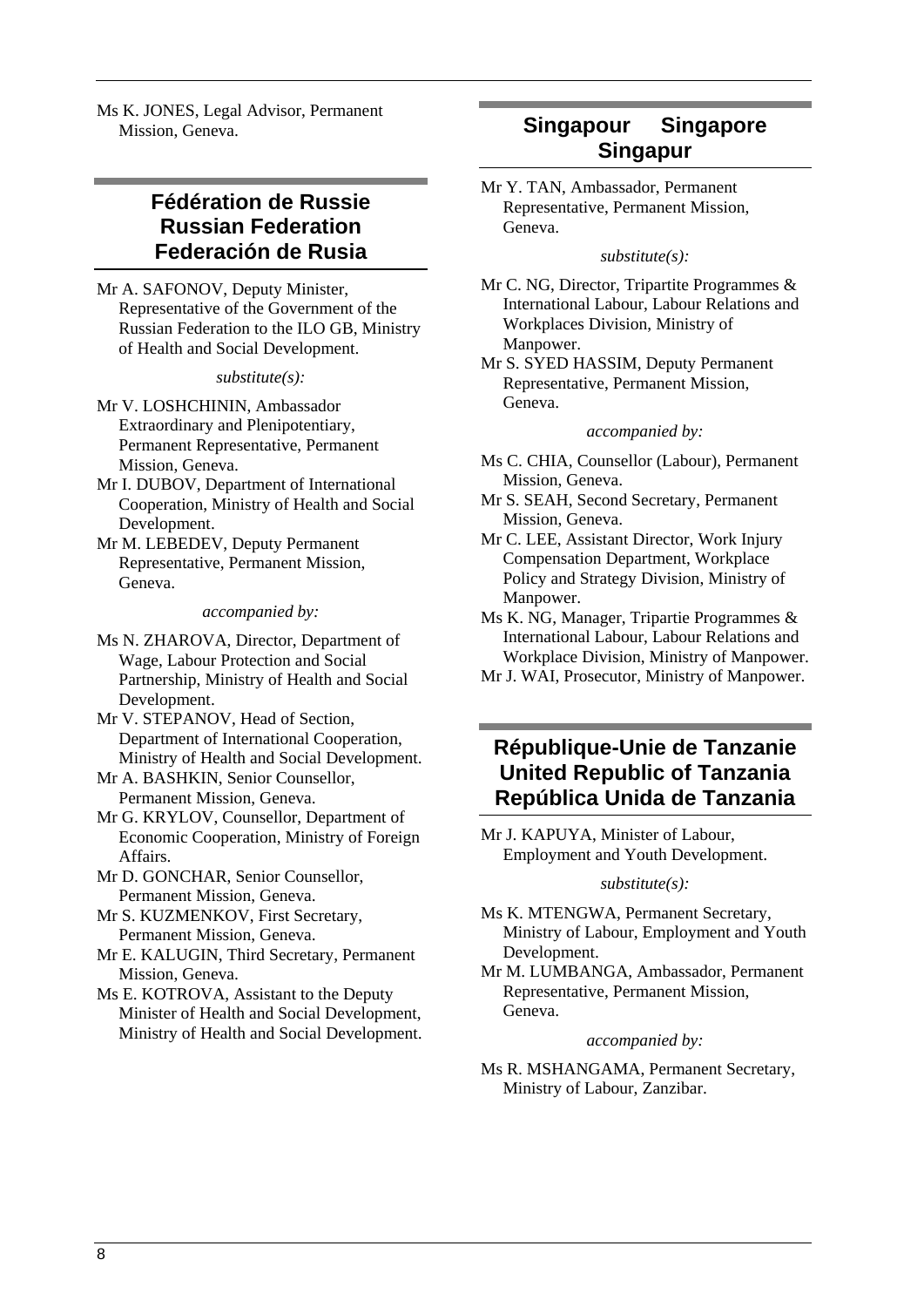Mr J. LUGAKINGIRA, Acting Labour Commissioner, Ministry of Labour, Employment and Youth Development.

Mr E. NDIMBO, Director for Employment, Ministry of Labour, Employment and Youth Development.

- Ms J. SHAIDI, Director for Youth, Ministry of Labour, Employment and Youth Development.
- Mr I. MAPURI, Labour Commissioner, Zanzibar.

Ms H. WENGA, Assistant Labour Commissioner for Industrial Relations, Ministry of Labour, Employment and Youth Development.

- Mr S. MWANJALI, Secretary to the Minister, Ministry of Labour, Employment and Youth Development.
- Mr C. LOSIRA, Labour Officer, Ministry of Labour, Employment and Youth Development.
- Ms R. MOYO, Labour Officer, Ministry of Labour, Employment and Youth Development.
- Mr K. DEUSDENT, First Secretary, Permanent Mission, Geneva.

# **Tchèque, Rép. Czech Republic República Checa**

Mr M. FUCHS, Director, Department of European Union and International Cooperation, Ministry of Labour and Social Affairs.

### *substitute(s):*

Mr P. JANECEK, Department of European Union and International Cooperation, Ministry of Labour and Social Affairs.

Mr I. PINTÉR, Counsellor, Permanent Mission, Geneva.

## **Tunisie Tunisia Túnez**

M. A. JEMAL, Ambassadeur, Représentant permanent, Mission permanente, Genève.

#### *suppléant(s) :*

- Mme S. CHOUBA, Chargée de Mission, Directrice de la Coopération internationale et des Relations extérieures, Ministère des Affaires sociales, de la Solidarité nationale et des Tunisiens à l'étranger.
- M. S. KOUBAA, Ministre plénipotentiaire, Mission permanente, Genève.

# **Venezuela (Rép. bolivarienne) Venezuela (Bolivarian Rep.) Venezuela (Rep. bolivariana)**

Sr. G. MUNDARAÍN HERNÁNDEZ, Embajador, Representante Permanente, Misión Permanente, Ginebra.

#### *suplente(s) :*

Sr. J. ARIAS PALACIO, Embajador, Representante Permanente Alterno, Misión Permanente, Ginebra.

#### *acompañado(s) de :*

- Sr. J. CABELLO, Director de Coordinación de Procuradurías, Ministerio del Poder Popular para el Trabajo y Seguridad Social.
- Sr. R. HANDS, Asesor del Viceministro de Seguridad Social, Ministerio del Poder Popular para el Trabajo y Seguridad Social.
- Sra. G. AGUIRRE KOCH, Abogada de la Oficina de Relaciones Internacionales, Ministerio del Poder Popular para el Trabajo y Seguridad Social.
- Sr. C. FLORES, Consejero Laboral, Misión Permanente, Ginebra.
- Sr. L. LOBO RODRIGUEZ, Asistente Técnico, Misión Permanente, Ginebra.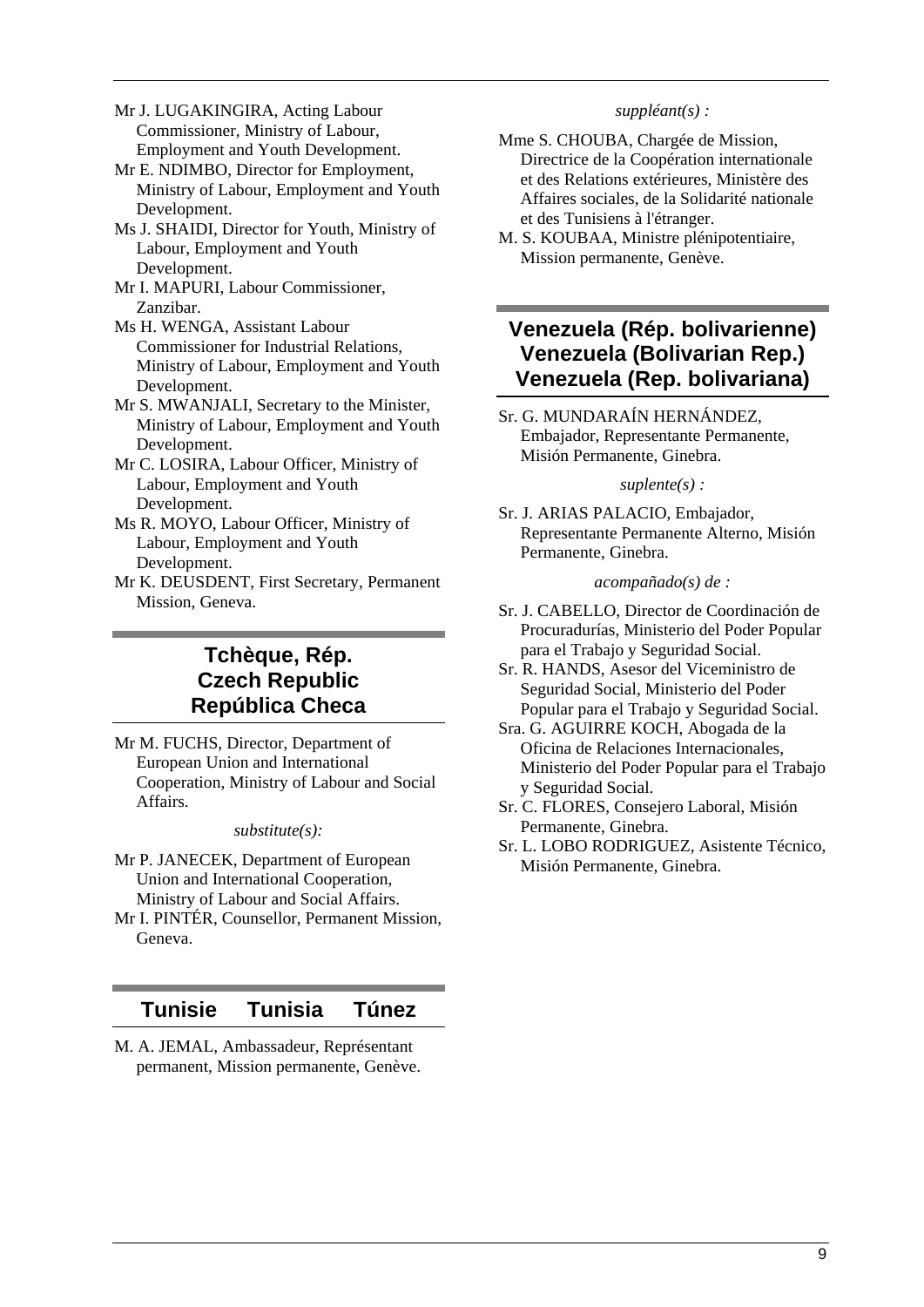#### **Membres gouvernementaux adjoints Deputy Government members Miembros gubernamentales adjuntos**

### **Belgique Belgium Bélgica**

M. P. MAETER, Président du Comité de direction, Service Public Fédéral Emploi, Travail et Concertation Sociale.

#### *suppléant(s) :*

- M. A. VAN MEEUWEN, Ambassadeur, Représentant permanent, Mission permanente, Genève.
- M. E. ADRIAENSENS, Ministre conseiller, Mission permanente, Genève.

*accompagné(s) de:* 

- M. F. VANDAMME, Conseiller général, Chef de la Division des Affaires internationales, Service Public Fédéral Emploi, Travail et Concertation Sociale.
- Mme T. BOUTSEN, Conseillère générale, Division des Affaires internationales, Service Public Fédéral Emploi, Travail et Concertation Sociale.
- Mme M. DENEFFE, Conseillère, Mission permanente, Genève.
- Mme S. KEPPENS, Attachée, Service Public Fédéral Affaires Etrangères et Coopération au Développement.
- Mme L. CLAES, Attachée, Division des Affaires internationales, Service Public Fédéral Emploi, Travail et Concertation Sociale.
- M. M. CLAIRBOIS, Délégué de la Communauté française de Belgique et de la Région wallonne à Genève, Mission permanente, Genève.
- Mme A. MONCAREY, Assistante, Délégation de la Communauté française de Belgique et de la Région wallonne à Genève, Mission permanente, Genève.

### **Bénin Benin Benin**

M. C. AGUIAR, Ministre du Travail et de la Fonction publique.

*suppléant(s) :* 

Mme A. ABOH CHAUDANSON, Secrétaire générale, Ministère du Travail et de la Fonction publique.

#### *accompagné(s) de:*

- Mme M. KORA ZAKI LEADI, Directrice générale du Travail, Ministère du Travail et de la Fonction publique.
- M. J. TOSSAVI, Secrétaire exécutif, Fonds de Développement de la Formation professionnelle continue et de l'Apprentissage, Ministère du Travail et de la Fonction publique.
- M. N. AKIBOU, Chargé d'Affaires a.i., Mission permanente, Genève.

## **Bulgarie Bulgaria Bulgaria**

Mr G. GANEV, Ambassadeur, Représentant permanent, Permanent Mission, Geneva.

#### *substitute(s):*

- Mr V. BOJKOV, Counsellor, Permanent Mission, Geneva.
- Ms D. PARUSHEVA, Premier Secrétaire, Direction des Droits de l'Homme, Ministère des Affaires étrangères.

# **Cambodge Cambodia Camboya**

Mr V. HEANG, Director of International Cooperation Department, Ministry of Labour and Vocational Training.

#### *substitute(s):*

Mr S. SUN, Ambassador, Permanent Representative, Permanent Mission, Geneva.

#### *accompanied by:*

Mr S. LONG, Second Secretary, Permanent Mission, Geneva.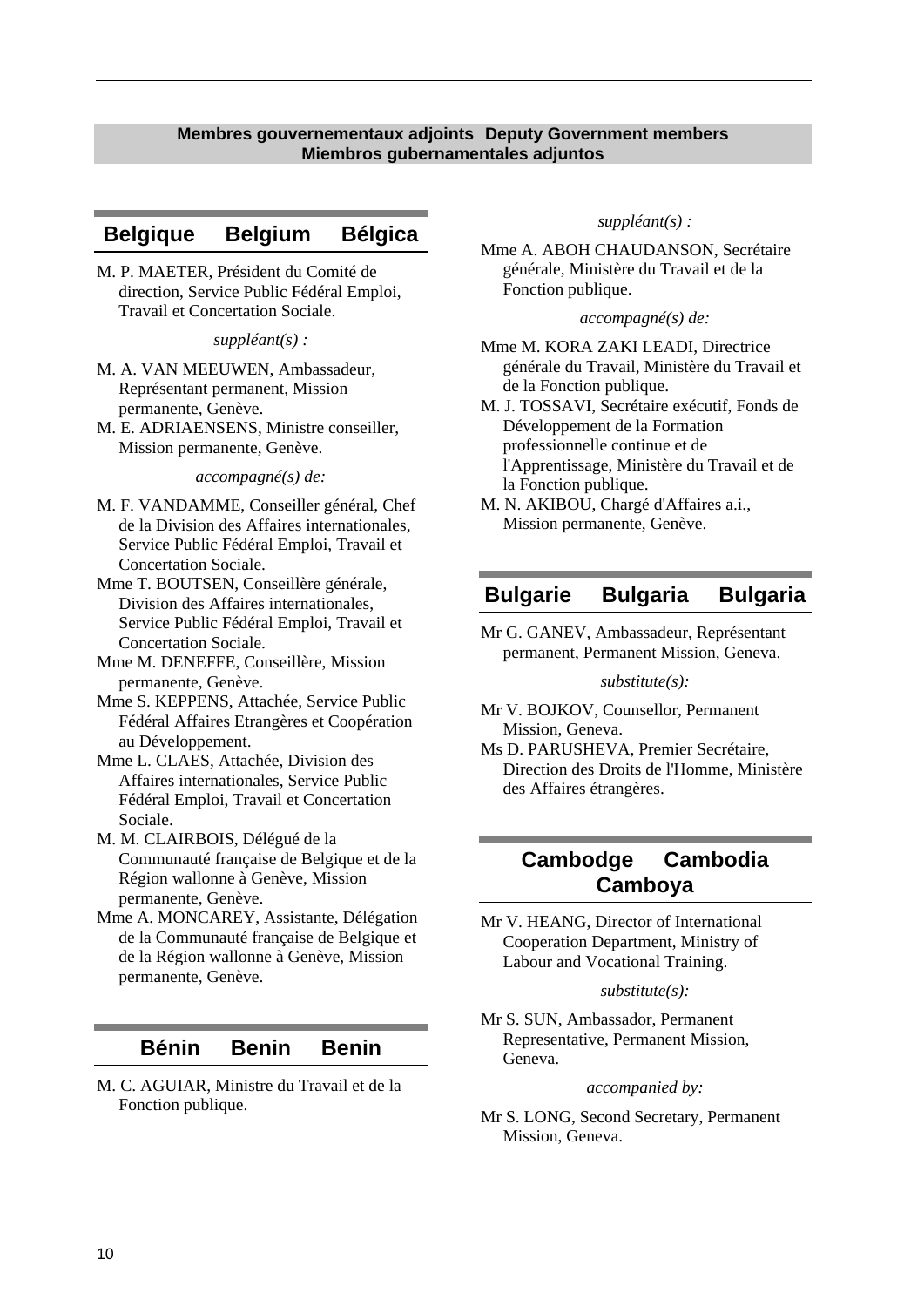### **Canada Canada Canadá**

Ms D. YOUNG, Director General, International and Intergovernmental Labour Affairs, Human Resources and Skills Development Canada.

*substitute(s):* 

Ms D. ROBINSON, Director, International Labour Affairs, Human Resources and Skills Development Canada.

*accompanied by:* 

Ms J. HAMILTON, Counsellor, Permanent Mission, Geneva.

Mr S. GOUDREAULT, Senior Policy Analyst, International Labour Affairs, Human Resources and Skills Development Canada.

Ms V. BISSON, Senior Policy Adviser, United Nations Affairs Division, Foreign Affairs and International Trade Canada.

### **Congo**

M. F. NTSIBA, Ministre d'Etat, Ministre du Travail et de la Sécurité Sociale.

*suppléant(s) :* 

M. L. OKIO, Ambassadeur, Représentant permanent, Mission permanente, Genève.

*accompagné(s) de:* 

- M. T. MADZOU, Conseiller au Travail, Ministère du Travail et de la Sécurité Sociale.
- M. J. LOUBASSOU, Conseiller à la Sécurité Sociale, Ministère du Travail et de la Sécurité Sociale.
- M. A. NTARI, Conseiller à la Coopération, Ministère du Travail et de la Sécurité Sociale.
- M. J. ITOUA-YOCKA, Directeur général du Travail et de la Sécurité sociale, Ministère du Travail et de la Sécurité Sociale.
- Mme F. MVILA, Conseillère, Mission permanente, Genève.
- M. H. ELERE, Attaché au cabinet du Ministre d'Etat, Ministère du Travail et de la Sécurité Sociale.
- M. F. LEMBO, Expert Consultant, Ministère du Travail et de la Sécurité Sociale.

# **Corée, Rép. de Republic of Korea República de Corea**

Mr S. LEE, Ambassador, Permanent Representative, Permanent Mission, Geneva.

*substitute(s):* 

Mr H. IM, Ambassador, Deputy Permanent Representative, Permanent Mission, Geneva.

*accompanied by:* 

- Mr Y. KIM, Director, International Labour Affairs Division, Ministry of Labour.
- Mr J. KIM, First Secretary, Permanent Mission, Geneva.
- Mr D. LIM, Vice Director, International Cooperation Division, Ministry of Labour.
- Ms E. LEE, Deputy Director, International Labour Affairs Division, Ministry of Labour.
- Ms S. BAE, Deputy Director, International Labour Affairs Division, Ministry of Labour.
- Ms H. KOO, Assistant Director, International Labour Affairs Division, Ministry of Labour.
- Mr S. YOO, Assistant Director, International Labour Affairs Division, Ministry of Labour.

# **Cuba**

Sr. R. REYES RODRÍGUEZ, Embajador, Representante Permanente, Misión Permanente, Ginebra.

#### *suplente(s) :*

Sra. G. HERNÁNDEZ, Consejera técnica, Ministerio de Trabajo y Seguridad Social.

*acompañado(s) de :* 

Sr. J. FRÓMETA DE LA ROSA, Primer Secretario, Misión Permanente, Ginebra.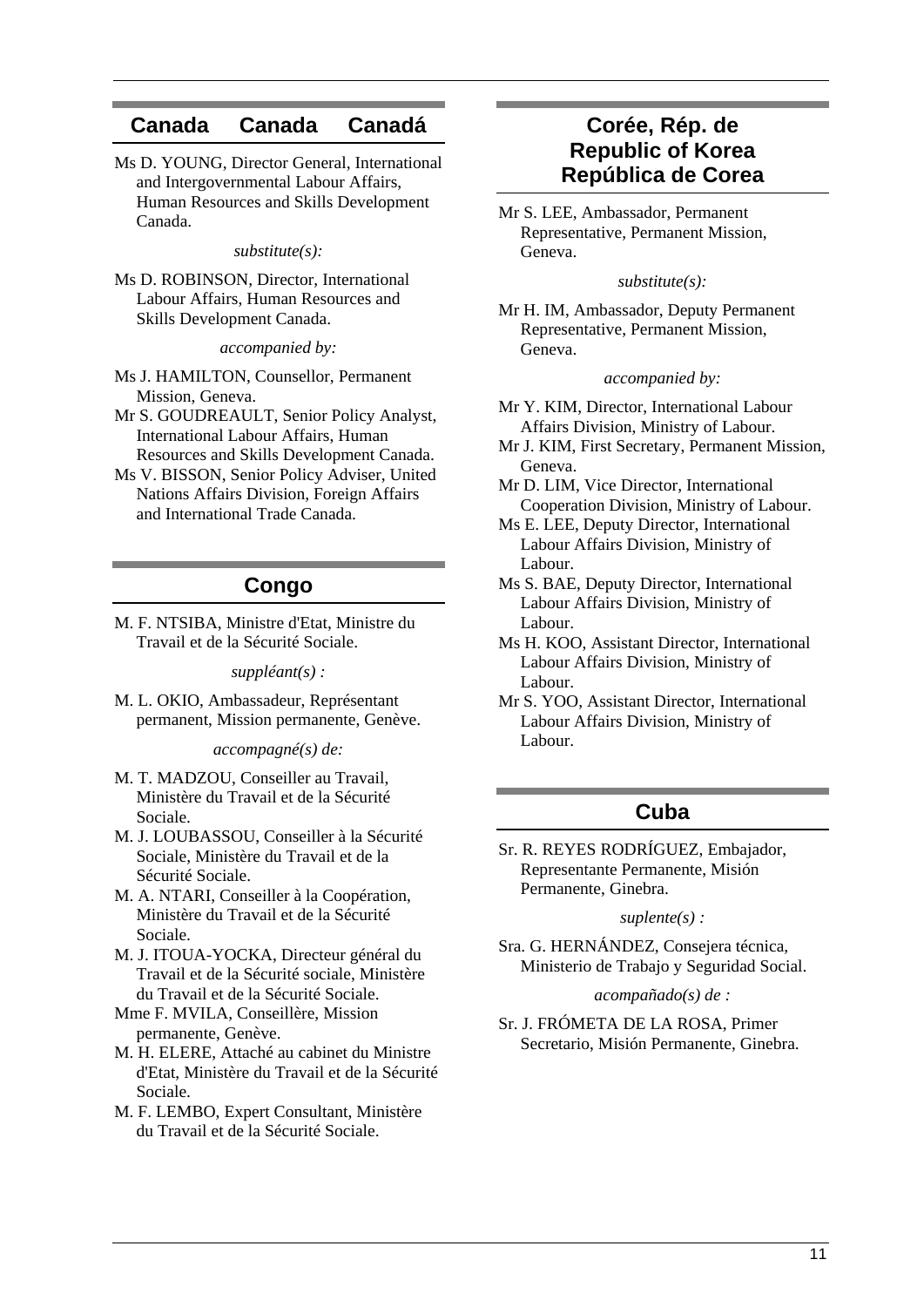# **Egypte Egypt Egipto**

Ms A. ABDEL HADY, Minister of Manpower and Migration, Ministry of Manpower and Migration.

#### *substitute(s):*

- Mr Z. BOGHDADY, Chief of Cabinet, Ministry of Manpower and Migration.
- Mr H. BADR, Ambassador, Permanent Representative, Permanent Mission, Geneva.
- Mr A. GAMAL EL-DIN, Minister Plenipotentiary, Permanent Mission, Geneva.

#### *accompanied by:*

- Mr Y. HASSAN, Counsellor, Permanent Mission, Geneva.
- Mr R. EL-MESLAWY, Labour Attaché, Permanent Mission, Geneva.
- Mr G. SOROUR, Director, Communications and People's Organizations Department, Ministry of Manpower and Migration.
- Ms M. ALIDDINE, Director, Technical Cooperation Department, Ministry of Manpower and Migration.
- Mr S. KASSEM, Director, International Labour Department, Ministry of Manpower and Migration.
- Mr A. FADEL, Director, Conferences Department, Ministry of Manpower and Migration.
- Ms M. ELGENDI, International Cooperation Department, Ministry of Manpower and Migration.

## **El Salvador**

Sr. B. LARIOS LÓPEZ, Embajador, Representante Permanente, Misión Permanente, Ginebra.

#### *suplente(s) :*

Sra. C. CASTILLO-GALLANDAT, Ministra Consejera, Misión Permanente, Ginebra.

*acompañado(s) de :* 

Sra. H. AGUILAR MORENO, Primer Secretario, Misión Permanente, Ginebra.

### **Espagne Spain España**

Sr. L. GONZÁLEZ GALLARDO, Subsecretario de Trabajo e Inmigración, Ministerio de Trabajo e Inmigración.

#### *suplente(s) :*

- Sr. J. GARRIGUES FLÓREZ, Embajador, Representante Permanente, Misión Permanente, Ginebra.
- Sr. B. MONTESINO, Embajador, Representante Permanente Adjunto, Misión Permanente, Ginebra.

*acompañado(s) de :* 

- Sr. J. PANIZO ROBLES, Secretario General Técnico, Ministerio de Trabajo e Inmigración.
- Sra. M. RODRÍGUEZ-TARDUCHY, Consejera de Trabajo e Inmigración, Misión Permanente, Ginebra.
- Sra. A. BOSCH VIVANCOS, Consejera Técnica, Subdirección General de Relaciones Sociales Internacionales, Ministerio de Trabajo e Inmigración.
- Sr. J. PARRONDO BABARRO, Consejero, Misión Permanente, Ginebra.
- Sr. A. ROY, Attaché, Misión Permanente, Ginebra.
- Sr. I. DE LAS CUEVAS, Attaché, Misión Permanente, Ginebra.
- Sr. A. JOHANSSON, Attaché, Misión Permanente, Ginebra.

### **Ghana**

Ms E. NEE-WHANG, Ambassador, Permanent Representative, Permanent Mission, Geneva.

*substitute(s):* 

Ms H. NYARKO, Minister-Counsellor, Permanent Mission, Geneva.

# **Guinée Guinea Guinea**

Mme B. DIALLO, Ministre d'Etat, Ministère de la Fonction publique, de la Réforme administrative, du Travail et de l'Emploi.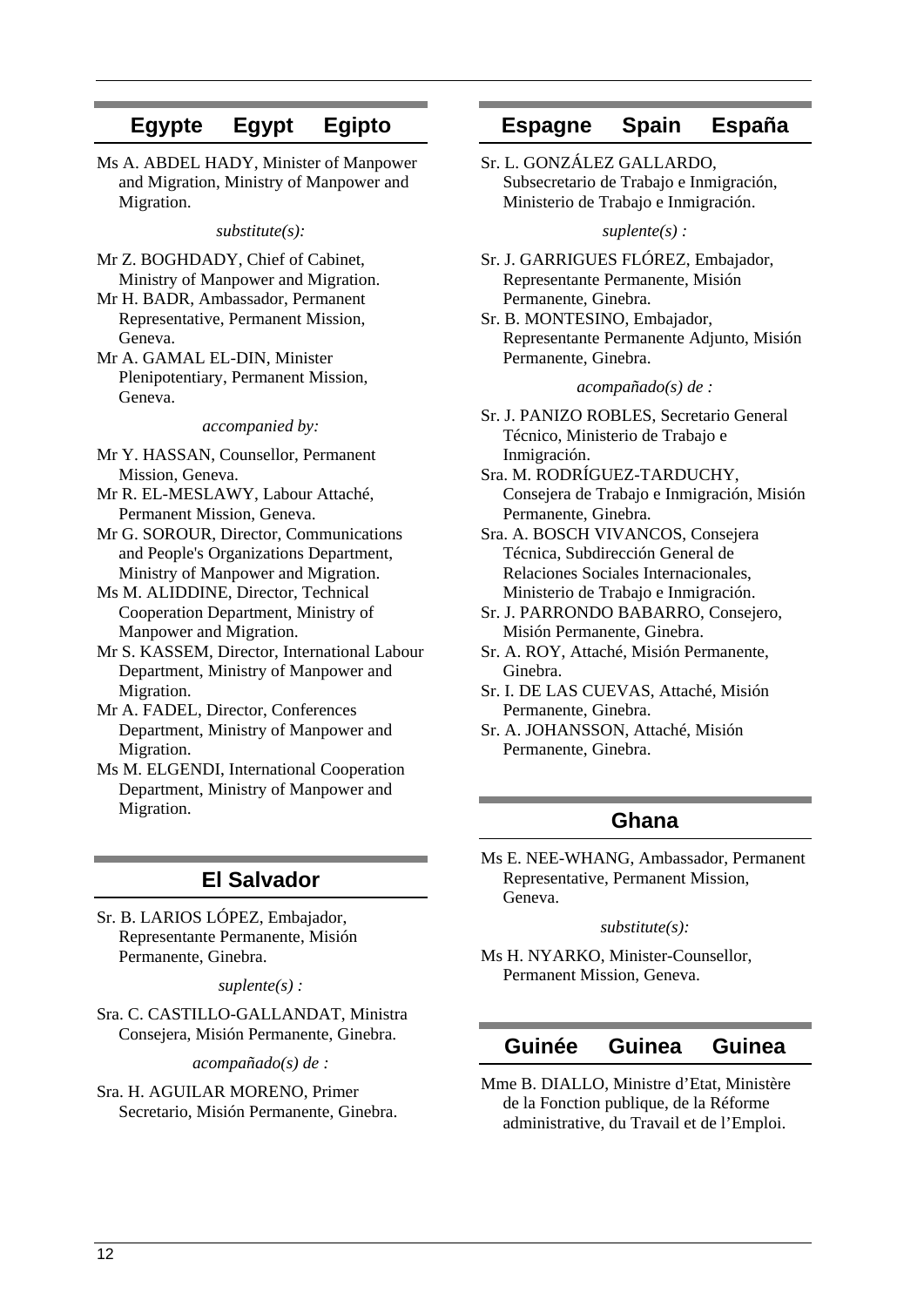#### *suppléant(s) :*

M. I. CAMARA, Inspecteur principal du Travail, Ministère de la Fonction publique, de la Réforme administrative, du Travail et de l'Emploi.

#### *accompanied by:*

M. M. DIALLO, Ancien Directeur National de la Promotion de l'Emploi des Jeunes, Ministère de la Jeunesse, des Sports et de la Promotion de l'Emploi des Jeunes.

### **Hongrie Hungary Hungría**

Ms K. AKÓTS TUNYOGI, Ambassador, Permanent Mission, Geneva.

#### *substitute(s):*

Ms M. LADÓ, Director General, Ministry of Social Affairs and Labour.

*accompanied by:* 

- Mr L. HÉTHY, Director, Institute of Social Policy and Labour.
- Mr P. KLEKNER, Senior Adviser, Prime Minister's Office.
- Mr Z. PAPP, First Secretary, Permanent Mission, Geneva.
- Ms K. PELEI, Third Secretary, Permanent Mission, Geneva.
- Ms P. SVOBODA, Assistant, Permanent Mission, Geneva.

# **Iran, Rép. islamique Islamic Republic of Iran República Islámica del Irán**

Mr H. BAEIDI NEJAD, Ambassador, Chargé d'Affaires a.i., Permanent Mission, Geneva.

#### *substitute(s):*

Mr T. HABIBZADEH, Acting Deputy Minister in Charge of ILO Affairs, Ministry of Labour and Social Affairs.

*accompanied by:* 

Mr A. SHAHMIR, Labour Attaché, Permanent Mission, Geneva.

- Mr H. NOORI, Director, International Affairs and Overseas Employment, Ministry of Labour and Social Affairs.
- Mr K. AHMADI, First Counsellor, Permanent Mission, Geneva.

### **Kenya**

Mr J. MUNYES, Minister of Labour.

#### *substitute(s):*

Ms B. KITUYI, Permanent Secretary, Ministry of Labour.

#### *accompanied by:*

- Mr P. OWADE, Ambassador, Chargé d'Affaires a.i., Permanent Mission, Geneva.
- Dr. T. OKEYO, Ambassador, Deputy Permanent Representative, Permanent Mission, Geneva.
- Dr. S. NYAMBARI, Labour Commissioner, Ministry of Labour.
- Ms E. ONUKO, Deputy Labour Commissioner, Ministry of Labour.
- Mr P. WAMOTO, Principal Counsellor (Labour), Permanent Mission, Geneva.

### **Liban Lebanon Líbano**

M. B. HARB, Ministre du Travail.

#### *suppléant(s) :*

Mme N. RIACHI ASSAKER, Ambassadeur, Représentant permanent, Mission permanente, Genève.

#### *accompagné(s) de:*

- M. B. SALEH AZZAM, Premier Secrétaire, Mission permanente, Genève.
- M. A. ARAFA, Premier Secrétaire, Mission permanente, Genève.
- M. Z. SAYEGH, Mission permanente, Genève.
- Mme T. SARKIS, Mission permanente, Genève.
- M. F. AL HAJ HASSAN, Chef du Département des Employés, Ministère du Travail.
- Mme S. SABRA, Cheffe a.i. de la Section des Relations extérieures, Ministère du Travail.
- M. C. KHALIFEH, Inspecteur du Travail, Ministère du Travail.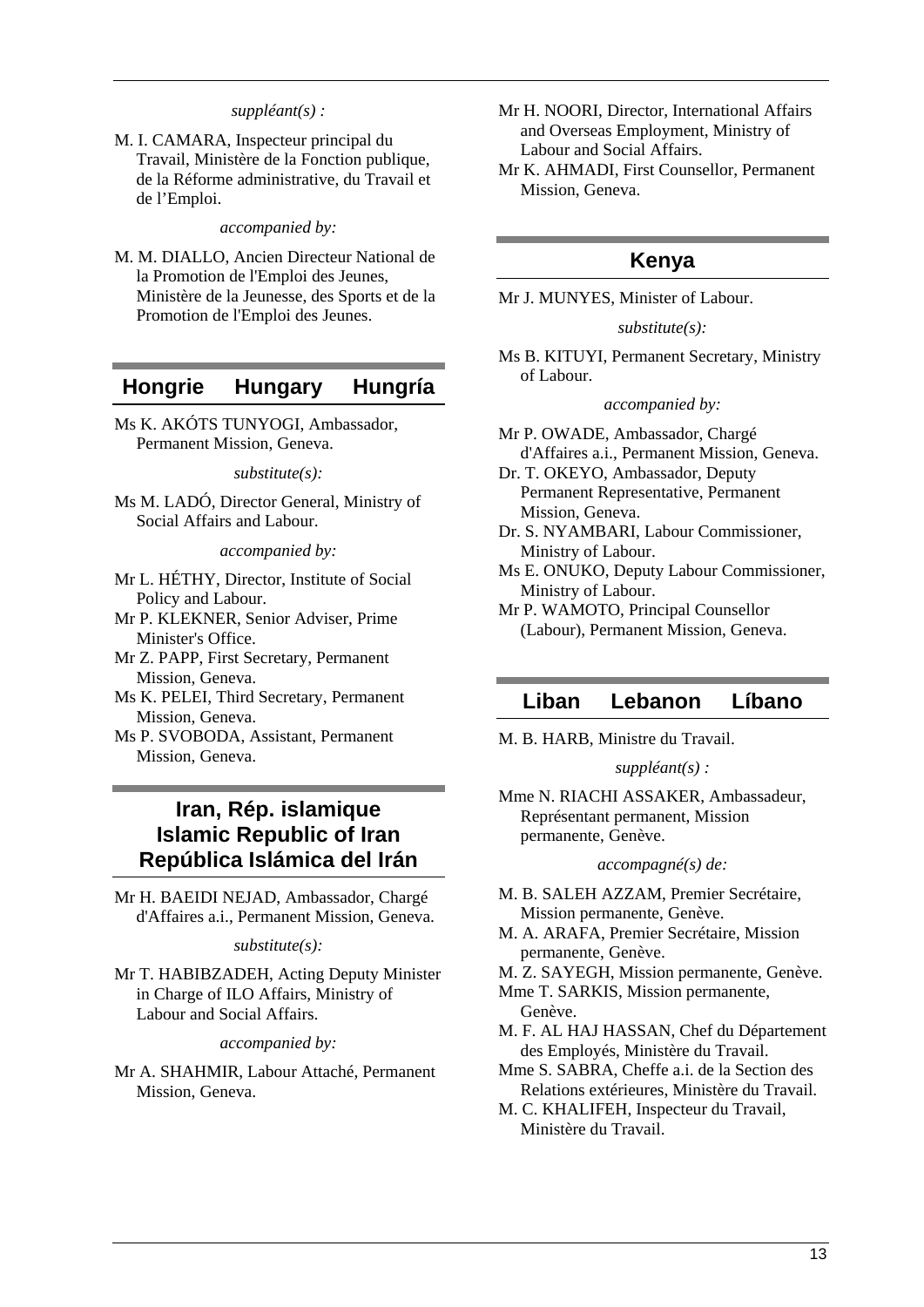- M. H. ZALGHOUT, Représentant de la Division des Projets et des Programmes, Ministère du Travail.
- \* M. H. CHAAR, Mission permanente, Genève.

# **Lituanie Lithuania Lituania**

Ms A. MIKALAUSKAITE, Vice-Minister of Social Protection and Labour, Ministry of Social Protection and Labour.

#### *substitute(s):*

Mr J. RUDALEVICIUS, Ambassador, Permanent Representative, Ministry of Social Protection and Labour.

#### *accompanied by:*

- Ms R. SKREBISKIENE, Director, International Affairs Department, Ministry of Social Protection and Labour.
- Ms R. ALISAUSKIENE, First Secretary, Permanent Mission, Geneva.
- Ms K. JUODPUSYTE, Deputy Head, International Law Division, Ministry of Social Protection and Labour.

# **Pakistan Pakistan Pakistán**

Mr T. PURI, Secretary, Federal Ministry of Labour and Manpower.

#### *substitute(s):*

- Mr Z. AKRAM, Ambassador, Permanent Representative, Permanent Mission, Geneva.
- Mr S. NUSRAT, Joint Secretary, Federal Ministry of Labour and Manpower.

*accompanied by:* 

- Mr A. KHOKHER, Deputy Permanent Representative, Permanent Mission, Geneva.
- Mr M. KHAN, First Secretary, Permanent Mission, Geneva.

### **Pérou Peru Perú**

Sr. F. ROJAS SAMANEZ, Embajador, Representante Permanente, Misión Permanente, Ginebra.

#### *suplente(s) :*

- Sr. E. SCHIALER SALCEDO, Ministro, Representante Permanente Alterno.
- Sr. C. CHOCANO BURGA, Ministro Consejero, Representante Permanente Alterno, Misión Permanente, Ginebra.

#### *acompañado(s) de :*

- Sr. I. ZEVALLOS AGUILAR, Segundo Secretario, Misión Permanente, Ginebra.
- Sr. C. SIBILLE RIVERA, Segundo Secretario, Misión Permanente, Ginebra.

### **Portugal**

M. F. XAVIER ESTEVES, Ambassadeur, Représentant permanent, Mission permanente, Genève.

#### *suppléant(s) :*

- M. A. MONTEIRO FERNANDES, Ministère du Travail et de la Solidarité sociale.
- M. A. VALADAS DA SILVA, Conseiller, Mission permanente, Genève.

#### *accompagné(s) de:*

- Mme M. MEDEIROS SOARES, Directrice générale du Cabinet de Stratégie et Planification, Ministère du Travail et de la Solidarité sociale.
- Mme M. PACCETTI LOBO CORREIA, Chef de Division du Cabinet pour les Affaires de l'OIT, Ministère du Travail et de la Solidarité sociale.

### **Qatar**

Mr A. AL-KHULAIFI, Minister Plenipotentiary and Representative of the Ministry of Labour, Permanent Mission, Geneva.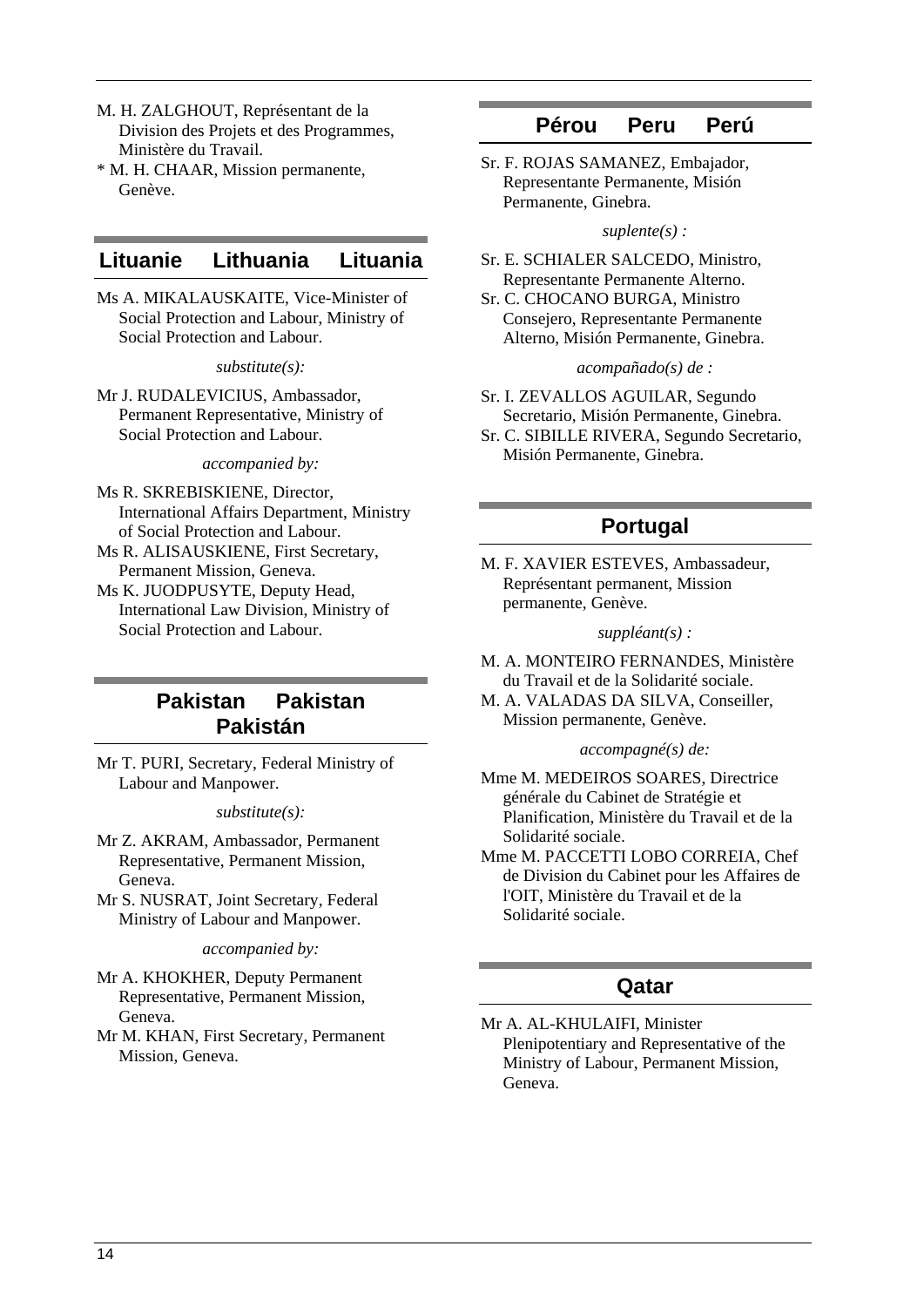# **Soudan Sudan Sudán**

Mr A. MOHAMED, Undersecretary, Ministry of Labour, Public Service and Human Resources Development.

*substitute(s):* 

Mr J. UKEC, Permanent Representative, Permanent Mission, Geneva.

*accompanied by:* 

Mr M. AL-HASSAN HAMID, Director, External Relations Department, Ministry of Labour.

Mr A. MOHAMED, Second Secretary, Permanent Mission, Geneva.

# **Suède Sweden Suecia**

Mr C. ERIKSSON, Director, Special Expert, Ministry of Employment.

*substitute(s):* 

Mr S. ÖSTBERG, Counsellor, Permanent Mission, Geneva.

# **Thaïlande Thailand Tailandia**

Mr S. CHOOMRAT, Permanent Secretary, Ministry of Labour.

*substitute(s):* 

Mr S. PHUANGKETKEOW, Ambassador, Permanent Representative, Permanent Mission, Geneva.

*accompanied by:* 

Ms J. KESORNSUTJARIT, Deputy Permanent Secretary, Ministry of Labour.

Mr V. ISARABHAKDI, Ambassador, Deputy Permanent Representative, Permanent Mission, Geneva.

Mr A. NUALSRI, Minister Counsellor (Labour), Permanent Mission, Geneva.

Ms K. WONGSUWAN, Director of International Affairs Division, Ministry of Labour.

Ms C. THONGTIP, Senior Labour Specialist, Ministry of Labour.

Ms E. PINTARUCHI, Counsellor, Permanent Mission, Geneva.

### **Uruguay**

Sr. E. BRENTA, Ministro de Trabajo y Seguridad Social.

*suplente(s) :* 

Sra. L. DUPUY, Embajadora, Representante Permanente, Misión Permanente, Ginebra. Sr. G. WINTER, Consejero, Misión

Permanente, Ginebra.

### **Viet Nam**

Mr D. VU, Vice-Minister, Ambassador Extraordinary and Plenipotentiary, Permanent Mission, Geneva.

*substitute(s):* 

Mr A. VU, Minister Counsellor, Permanent Mission, Geneva.

*accompanied by:* 

Mr N. ANG, Counsellor, Permanent Mission, Geneva.

## **Zambie Zambia Zambia**

Dr. W. SITHOLE-MWENDA, Permanent Secretary, Ministry of Labour and Social Security.

*substitute(s):* 

Mr N. SIASIMUNA, Labour Commissioner, Ministry of Labour and Social Security.

*accompanied by:* 

Mr O. MGEMEZULU, Chief Planner, Ministry of Labour and Social Security.

Mr K. CHIVUNDA, Director, Occupational Safety and Health Services, Ministry of Labour and Social Security.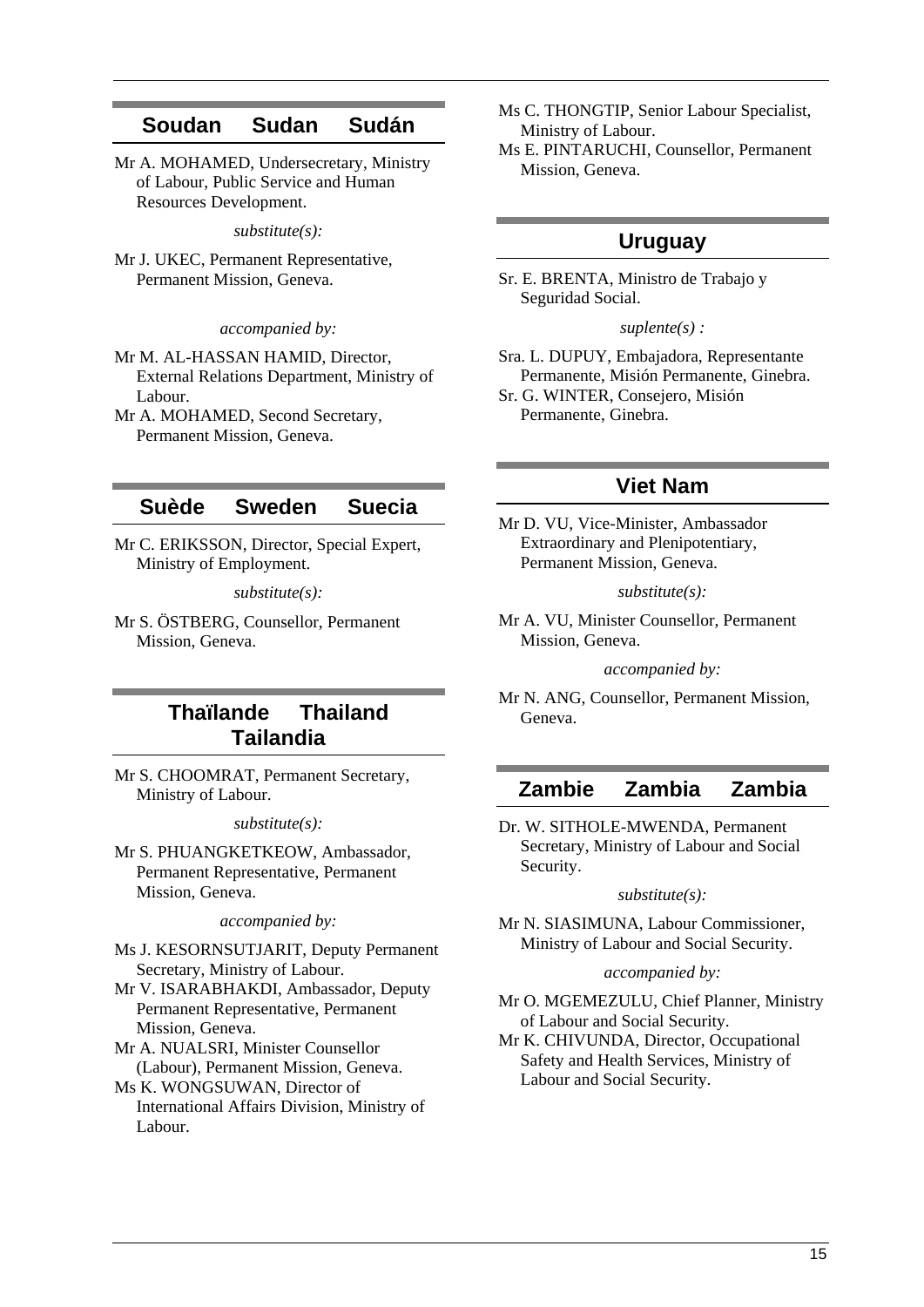### **Membres employeurs titulaires Regular Employer members Miembros empleadores titulares**

| Vice-président du Conseil d'administration:      |                                   |  |
|--------------------------------------------------|-----------------------------------|--|
| Vice-Chairperson of the Governing Body:          | Sr. D. FUNES DE RIOJA (Argentina) |  |
| Vicepresidente del Consejo de Administración:    |                                   |  |
| Secrétaire du groupe des employeurs:             |                                   |  |
| Secretary of the Employers' group:               | Sr. A. PEÑALOSA (IOE)             |  |
| Secretario del grupo de los empleadores:         |                                   |  |
| Secrétaire adjoint du groupe des employeurs:     |                                   |  |
| Deputy Secretary of the Employers' group:        | Mr B. WILTON (IOE)                |  |
| Secretario adjunto del grupo de los empleadores: |                                   |  |

Mr S. ALLAM (Egypt), Chairman of Labor Committee, Federation of Egyptian Industries.

- Mr P. ANDERSON (Australia), Chief Executive, ACCI Australian Chamber of Commerce and Industry.
- Mr H. BRAUNER (Austria), Representative, Federation of Austrian Industries.
- Mr A. DAHLAN (Saudi Arabia), Representative, Council of Saudi Chamber of Commerce and Industry.
- Sr. J. DE REGIL (México), Vicepresidente, Comisión Laboral, Confederación de Cámaras Industriales de los Estados Unidos Mexicanos.
- Sr. D. FUNES DE RIOJA (Argentina), Vicepresidente del Consejo de Administración de la OIT, Funes de Rioja y Asociados.
- Ms R. GOLDBERG (United States), Executive Vice President and Senior Policy Officer, United States Council for International Business.
- Ms R. HORNUNG-DRAUS (Germany), Managing Director, European Affairs and International Social Policy, Confederation of German Employers' Associations (BDA).
- Mr A. JEETUN (Mauritius), Director, Mauritius Employers' Federation.
- Mr Y. KIM (Republic of Korea), Vice Chairman and CEO, Korea Employers' Federation.
- M. E. JULIEN (France), Directeur adjoint, Affaires sociales, européennes et internationales, Mouvement des Entreprises de France (MEDEF).
- Mr Y. MODI (India), Chairman and CEO, Great Eastern Energy Corp. Ltd.
- Mr A. MOORE (United Kingdom), Special Adviser, Confederation of British Industry (CBI).
- Mr O. OSHINOWO (Nigeria), Director-General, NECA.
- Mr J. RONNEST (Denmark), Deputy Director, International Affairs, Danish Employers' Confederation.
- Mr T. SUZUKI (Japan), Executive Adviser, Nippon-keidanren International Cooperation Center.
- Mr H. MATSUI, accompanying Mr Suzuki.
- Mr B. PANT, accompanying Mr Modi.

Mr S. SON, accompanying Mr Kim.

Mr M. THORNS, accompanying Ms Hornung-Draus.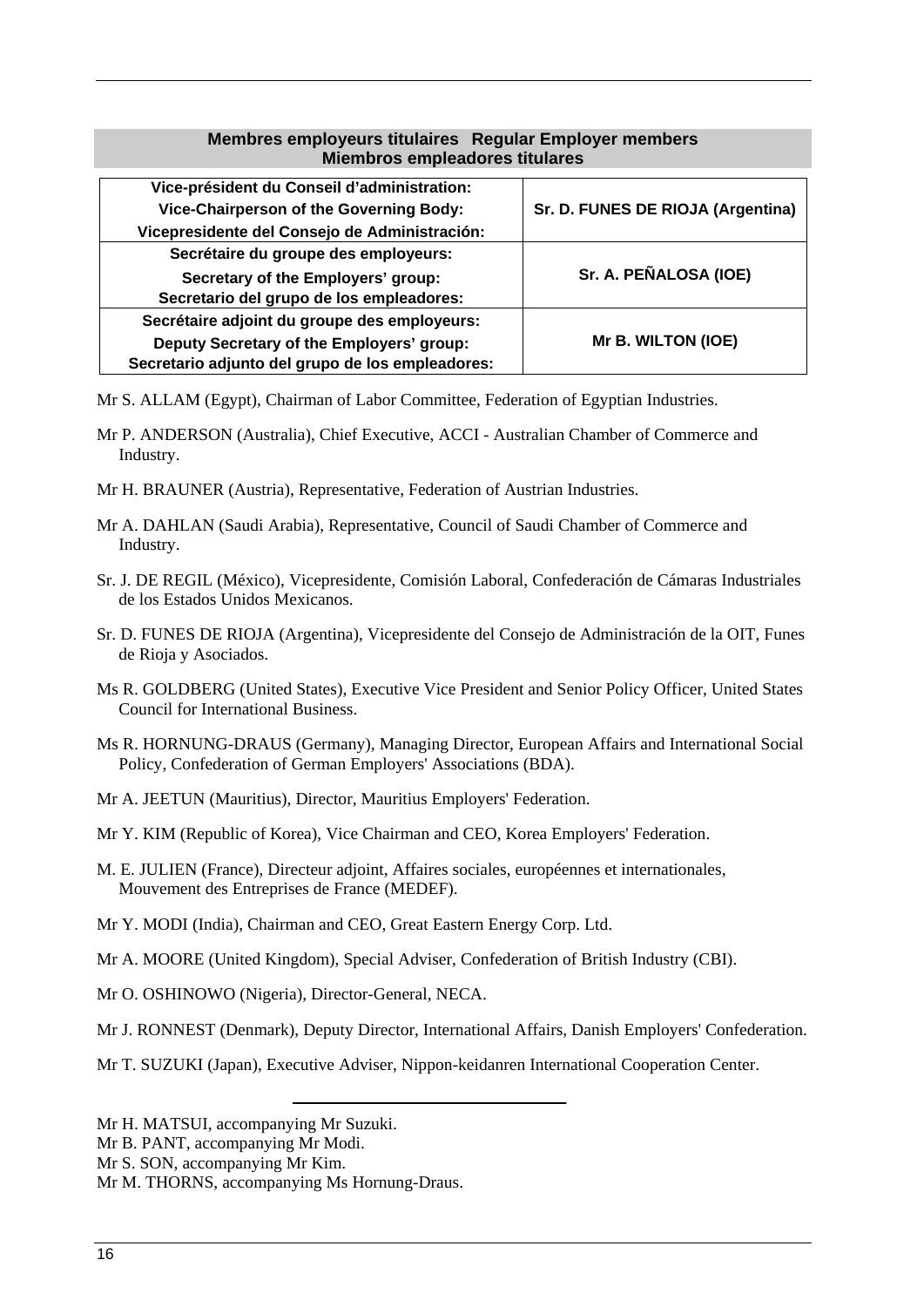#### **Membres employeurs adjoints Deputy Employer members Miembros empleadores adjuntos**

- Mme F. AWASSI ATSIMADJA (Gabon), Secrétaire général SIMPEX, Confédération patronale gabonaise.
- Mr L. CHEN (China), Executive Vice-President and Director-General, China Enterprise Confederation (CEC).
- Sr. A. ECHAVARRÍA SALDARRIAGA (Colombia), Vicepresidente de Asuntos Jurídico y Sociales, Asociación Nacional de Industriales (ANDI).
- Ms L. HORVATIC (Croatia), Director of International Relations and EU Affairs, Croatian Employers' Association (CEA).
- Sr. J. LACASA ASO (España), Director, Relaciones Internacionales, Departamento de Relaciones Internacionales, Confederación Española de Organizaciones Empresariales (CEOE).
- Mr D. LIMA GODOY (Brazil), Consulto Senio, Confederación Nacional de la Industria (CNI).
- Mr K. MATTAR (United Arab Emirates), Board Director, Federation of United Arab Emirates Chambers of Commerce and Industry (FCCI).
- Mr M. MDWABA (South Africa), Deputy CEO, The Kelly Group.
- M. A. M'KAISSI (Tunisie), Conseiller, Directeur Central du Social, Union tunisienne de l'industrie, du commerce et de l'artisanat (UTICA).
- Ms M. MOSKVINA (Russian Federation), Director-General, Coordinating Council of Employers' Unions of Russia (CCEUR).
- Ms J. MUGO (Kenya), Executive Director, Federation of Kenya Employers.
- Sra. A. MUÑOZ (Venezuela (Rep. bolivariana)), Matemática Economista, Federación de Cámaras y Asociaciones de Comercio y Producción de Venezuela.
- Mr P. O'REILLY (New Zealand), Chief Executive, Business New Zealand.
- Mr K. RAHMAN (Bangladesh), Former President, Bangladesh Employers' Federation.
- Mr A. RAMADASS (Malaysia), Vice-President, Malaysian Employers Federation (MEF).
- Mr C. RENIQUE (Netherlands), Head, Education and Training Department, VNO-NCW.
- M. L. TRAORE (Mali), Secrétaire général, Conseil national du Patronat du Mali.
- Mr F. WELZIJN (Suriname), Legal Adviser, Suriname Aluminum Company LLC.
- Mr P. WOOLFORD (Canada), President, Clairmark Consulting Ltd.

Ms H. LIU, accompanying Mr Chen.

Mr O. ROMANOVSKY, accompanying Ms Moskvina.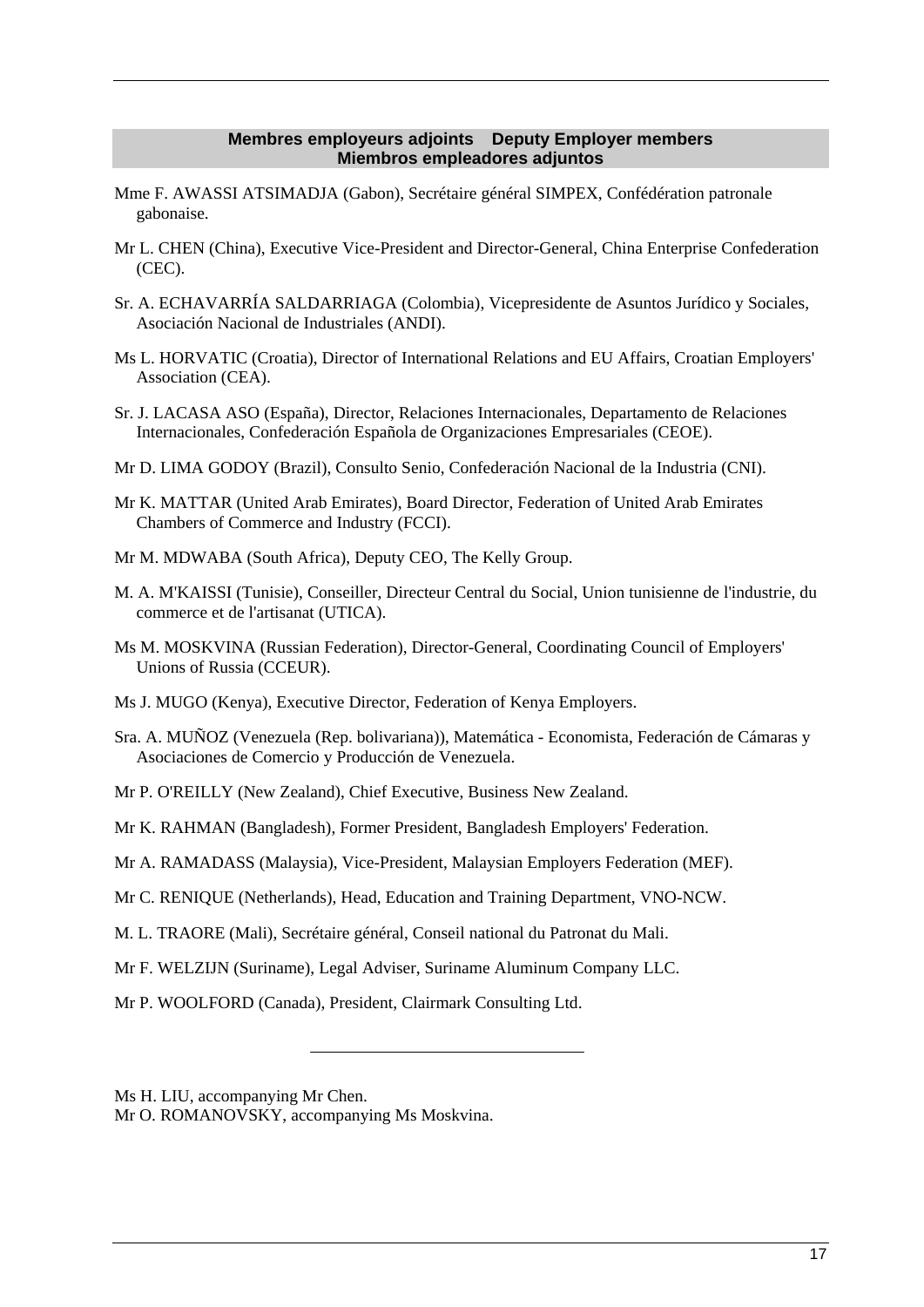### **Membres suppléants assistant à la session : Substitute members attending the session : Miembros suplentes presentes en la reunión :**

M. F. BALBOUL (Liban), Association des industriels libanais.

M. M. BARDE (Suisse), Secrétaire général, Fédération des syndicats patronaux.

Mr B. PIRLER (Turkey), Secretary General, Turkiye Sveren Sendikalari Konfederasyonu (TISK).

Mr P. PRIOR (Czech Republic), Member of the Board, Confederation of Industry of the Czech Republic.

#### **Membres observateurs assistant à la session : Observer members attending the session : Miembros observadores presentes en la reunión :**

Ms T. BOROSNÉ BARTHA (Hungary), International Director, Confederation of Hungarian Employers and Industrialists.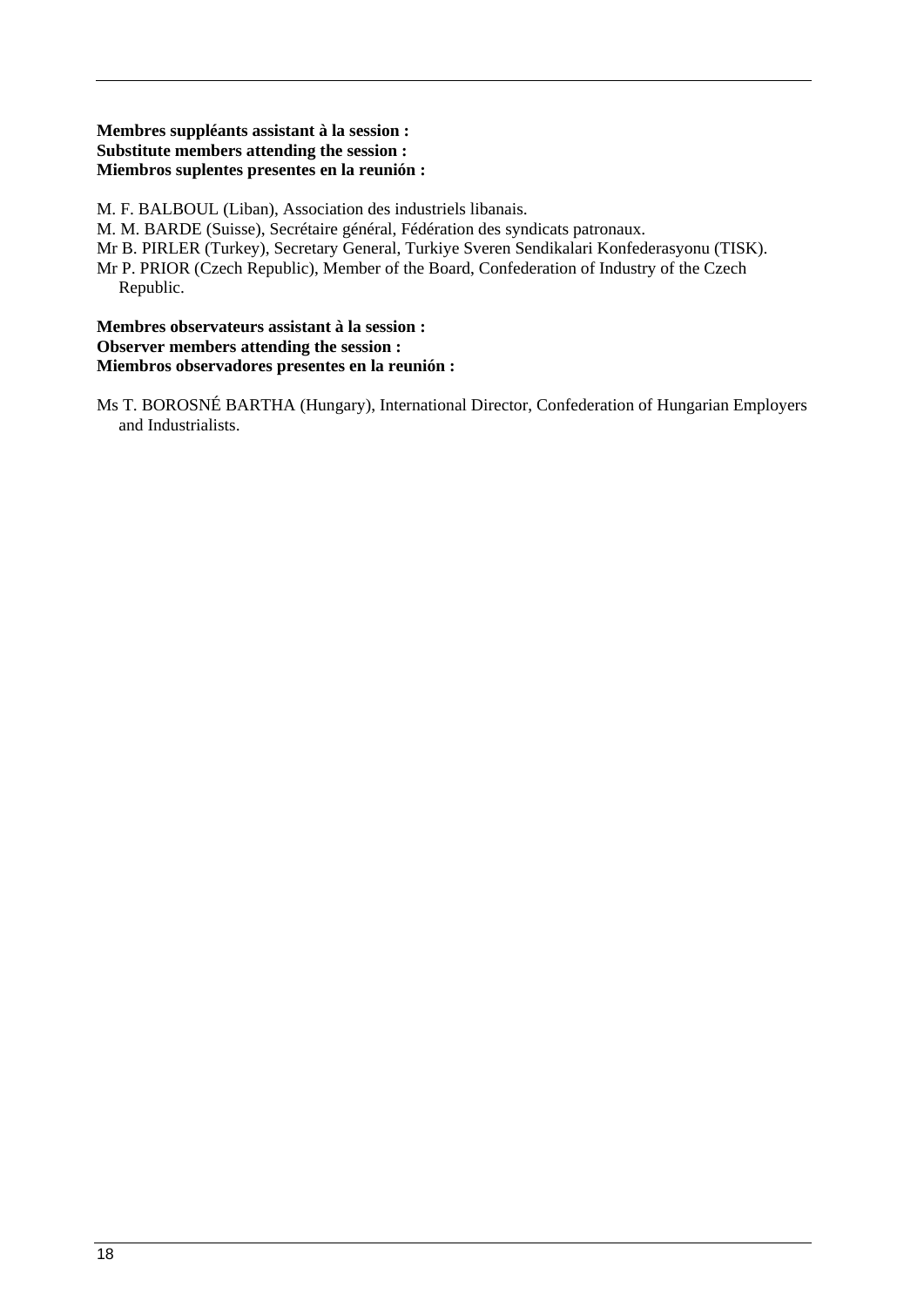### **Membres travailleurs titulaires Regular Worker members Miembros trabajadores titulares**

| Vice-président du Conseil d'administration:       |                                   |
|---------------------------------------------------|-----------------------------------|
| Vice-Chairperson of the Governing Body:           | <b>Sir Roy TROTMAN (Barbados)</b> |
| Vicepresidente del Consejo de Administración:     |                                   |
| Secrétaire du groupe des travailleurs:            |                                   |
| Secretary of the Workers' group:                  | Sra. R. GONZALEZ (ITUC)           |
| Secretaria del grupo de los trabajadores:         |                                   |
| Secrétaire adjointe du groupe des travailleurs:   |                                   |
| Deputy Secretary of the Workers' group:           | <b>Ms E. BUSSER (ITUC)</b>        |
| Secretario adjunto del grupo de los trabajadores: |                                   |

Mr K. AHMED (Pakistan), General Secretary, Pakistan Federation of Trade Unions.

- Ms S. BURROW (Australia), President, Australian Council of Trade Unions.
- Ms B. BYERS (Canada), Executive Vice-President, Canadian Labour Congress.
- Mr B. CANAK (Serbia), President, United Branch Trade Unions Nezavisnost.
- Mme R. DIALLO (Guinée), Secrétaire générale, Confédération nationale des Travailleurs de Guinée (CNTG).
- Sr. J. GÓMEZ ESGUERRA (Colombia), Secretario General, Confederación General del Trabajo (CGT).
- Mr S. GURNEY (United Kingdom), Policy Officer, EU & International Relations Department, Trade Union Congress.
- Mr S. NAKAJIMA (Japan), International Representative, Japanese Trade Union Confederation JTUC RENGO.
- Mr A. OMAR (Nigeria), President, Nigeria Labour Congress (NLC).
- M. A. SIDI SAÏD (Algérie), Secrétaire général, Union générale des Travailleurs Algériens.
- Mr M. SOMMER (Germany), President, Confederation of German Trade Unions (DGB).
- Ms T. SUNDNES (Norway), Confederal Secretary, Norwegian Confederation of Trade Unions (LO-Norway).
- Sir R. TROTMAN (Barbados), Vice-Chairperson of the ILO Governing Body, General Secretary, Barbados Workers' Union.
- Mr J. ZELLHOEFER (United States), European Representative, AFL-CIO European Office.
- Ms M. HAYASHIBALA, accompanying Mr Nakajima. Mr F. ZACH, accompanying Mr Sommer.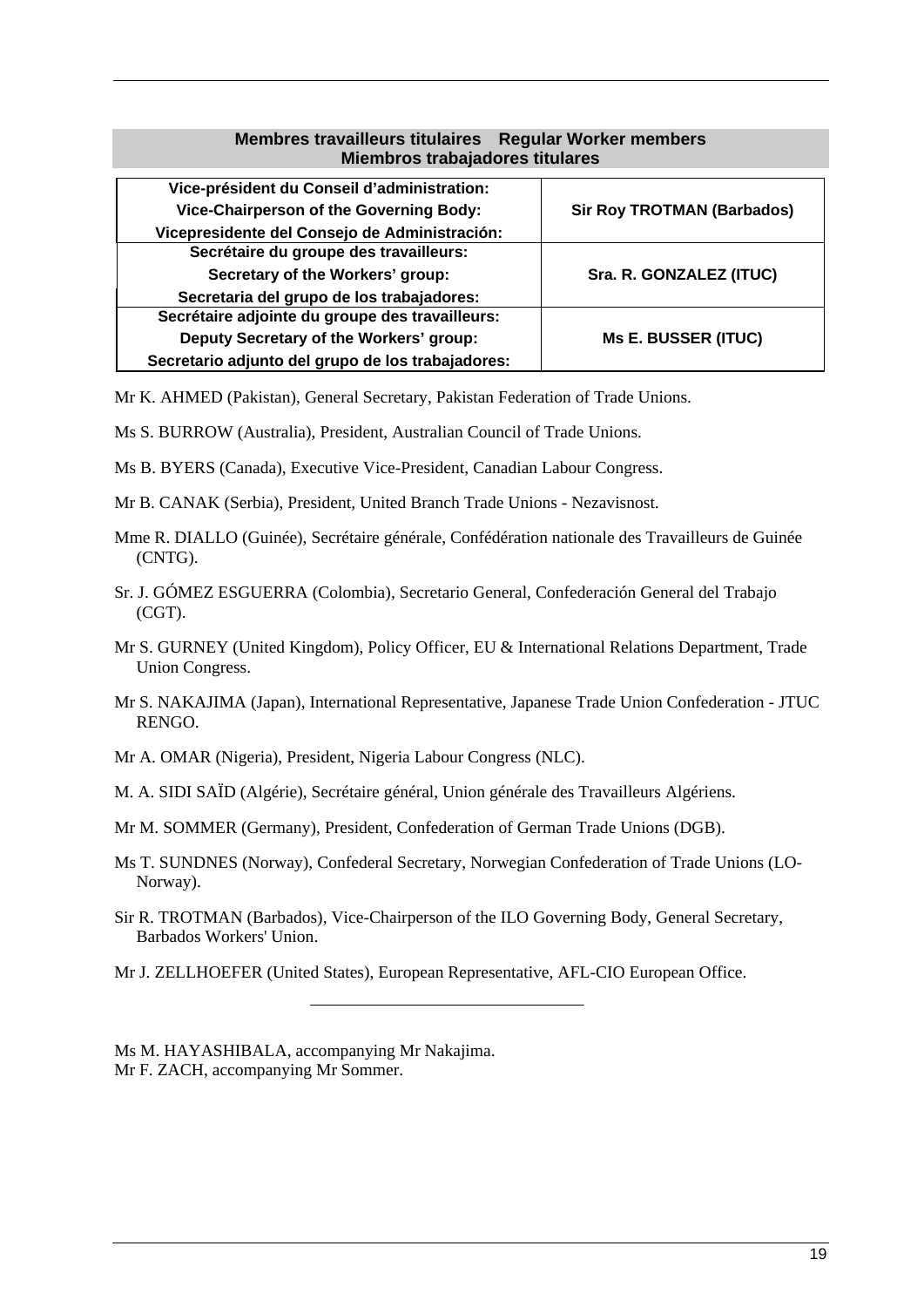### **Membres travailleurs adjoints Deputy Worker members Miembros trabajadores adjuntos**

Mr M. AL-MA'AYTA (Jordan), President, General Federation of Jordanian Labour Unions.

- Sra. H. ANDERSON NEVÁREZ (México), Secretaria de Acción Femina del Comité, Confederación de Trabajadores de México.
- Mr F. ATWOLI (Kenya), General Secretary, Central Organisation of Trade Unions (COTU).
- Mr A. BENEDETTI (Brazil), Secretario de Relaciones Internationales, Unión General de Trabajadores (UGT).
- M. R. DE LEEUW (Belgique), Président, Fédération Générale du Travail de Belgique (ABVV-FGTB).
- Ms C. DEL RIO (Italy), Head of International Department, Unione Italiana del Lavoro (UIL).
- Sra. M. FRANCISCO (Angola), Secrétaire, Relations internationales, Union nationale des Travailleurs de l'Angola - Confédération syndicale (UNTA-CS).
- M. B. HOSSU (Roumanie), Président, Confédération nationale syndicale.
- Mr A. HUSSAIN (Bahrain), General Federation of Bahrain Workers.
- Mr G. JIANG (China), Executive Committee Member, All China Federation of Trade Unions (ACFTU).
- Sr. G. MARTINEZ (Argentina), Confederación General del Trabajo.
- Ms L. MATIBENGA (Zimbabwe), Vice-President, Zimbabwe Congress of Trade Unions (ZCTU).
- Mr B. NTSHALINTSHALI (South Africa), Deputy General-Secretary, Congress of South African Trade Unions (COSATU).
- M. A. PALANGA (Togo), Secrétaire général, Confédération Nationale des Travailleurs du Togo (CNTT).
- Mr R. SILABAN (Indonesia), Chairman, Confederation of Indonesian Prosperity Trade Union (K-SBSI).
- M. Y. VEYRIER (France), Secrétaire Confédéral, CGT Force Ouvrière.
- Ms A. WOLANSKA (Poland), Head, International Department NSZZ "Solidarnösc".
- Ms H. YACOB (Singapore), Assistant Secretary General, National Trade Union Congress.

Mr K. ALHABAHBEH, accompanying Mr Al-Ma'ayta. Mme C. DRION, accompagnant M. de Leeuw. M. S. GALON, accompagnant M. de Leeuw.

**Membres suppléants assistant à la session : Substitute members attending the session : Miembros suplentes presentes en la reuniòn :** 

Mr K. GYÖRGY (Hungary), National Confederation of Hungarian Trade Unions.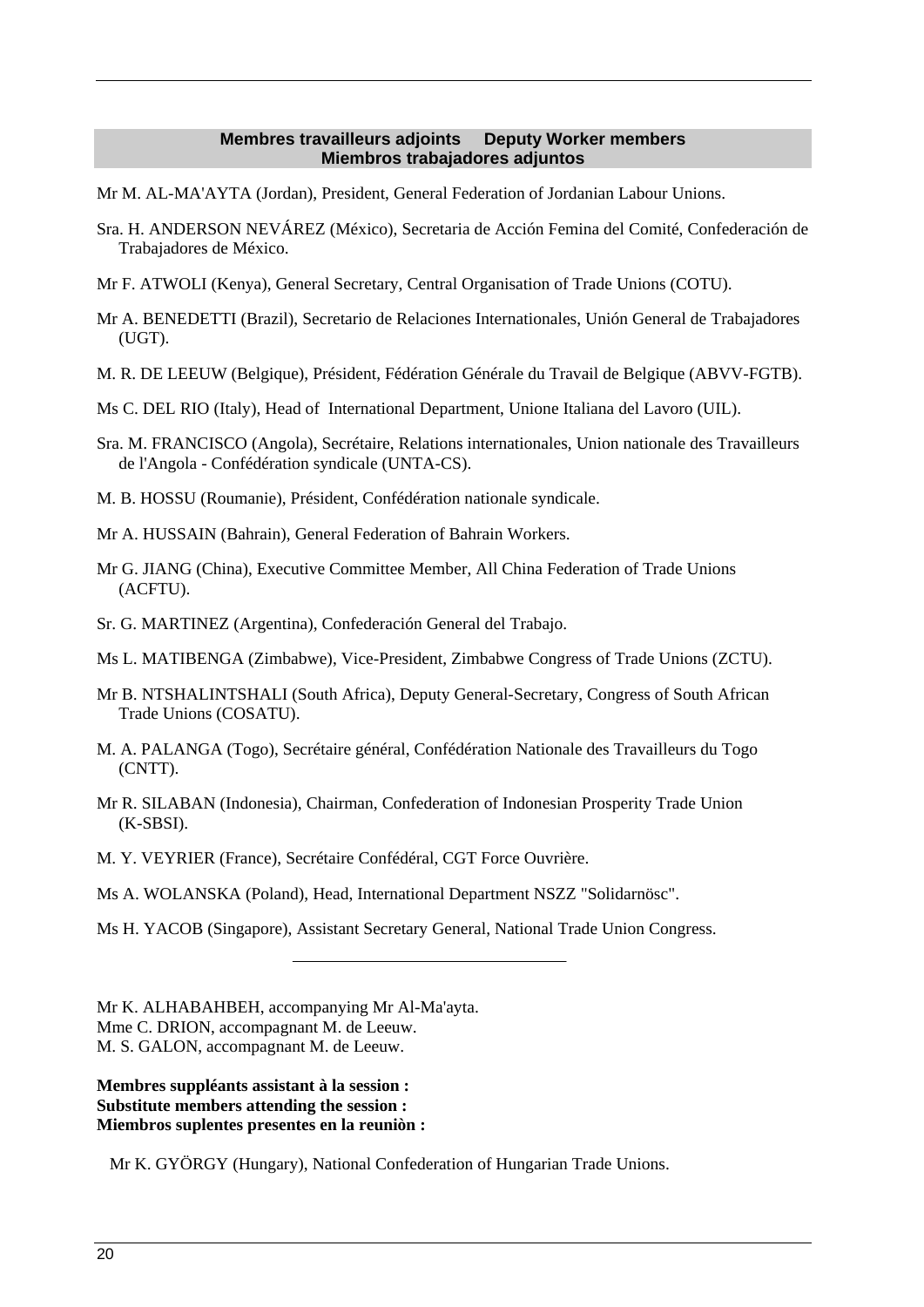**Représentants d'autres États Membres de l'Organisation assistant à la session Representatives of other member States of the Organization present at the session Representantes de otros Estados Miembros de la Organización presentes en la reunión** 

# **Algérie Algeria Argelia**

- M. I. JAZAÏRY, Ambassadeur, Représentant permanent, Mission permanente, Genève.
- M. M. BOUKADOUM, Conseiller diplomatique, Mission permanente, Genève.
- M. E. EL BEY, Conseiller diplomatique, Mission permanente, Genève.

## **Angola**

Sra. A. COSTA, Troisième Secrétaire, Misión Permanente, Ginebra.

# **Arabie saoudite Saudi Arabia Arabia Saudita**

Mr M. ALASSMARI, Legal Adviser, Ministry of Labour.

### **Bélarus Belarus Belarús**

- Mr I. STAROVOYTOV, Deputy Minister of Labour and Social Protection, Ministry of Labour and Social Protection.
- Mr M. KHVOSTOV, Ambassador, Permanent Representative, Permanent Mission, Geneva.
- Mr A. USOLTSEV, Counsellor, Permanent Mission, Geneva.

# **Bosnie-Herzégovine Bosnia and Herzegovina Bosnia y Herzegovina**

- Ms E. KECO ISAKOVIC, Ambassador, Permanent Representative, Permanent Mission, Geneva.
- Ms I. SUZNJEVIC, First Secretary, Permanent Mission, Geneva.

### **Botswana**

- Mr B. MOKGOTHU, Ambassador, Permanent Representative, Permanent Mission, Geneva.
- Ms M. MOTLHABANI, Counsellor, Permanent Mission, Geneva.
- Mr. S. MONTSHO, Minister Counsellor, Permanent Mission, Geneva.

### **Burkina Faso**

Mme S. BAKYONO, Deuxième Conseiller, Mission permanente, Genève.

### **Chypre Cyprus Chipre**

- Ms M. SPATHI, Second Secretary, Permanent Mission, Geneva.
- Ms C. TSENTA, Attaché, Permanent Mission, Geneva.
- Ms M. SOLOGIANNI, Adviser, Permanent Mission, Geneva.

# **Colombie Colombia Colombia**

- Sr. A. AYALA, Encargado de Negocios a.i., Misión Permanente, Ginebra.
- Sra. A. MENDOZA, Ministro Plenipotenciario, Misión Permanente, Ginebra.
- Sr. D. AVILA, Consejero, Misión Permanente, Ginebra.
- Sr. L. OSPINA, Tercer Secretario, Misión Permanente, Ginebra.
- Sra. H. STOUVENEL, Misión Permanente, Ginebra.
- Sr. D. BACCA, Misión Permanente, Ginebra.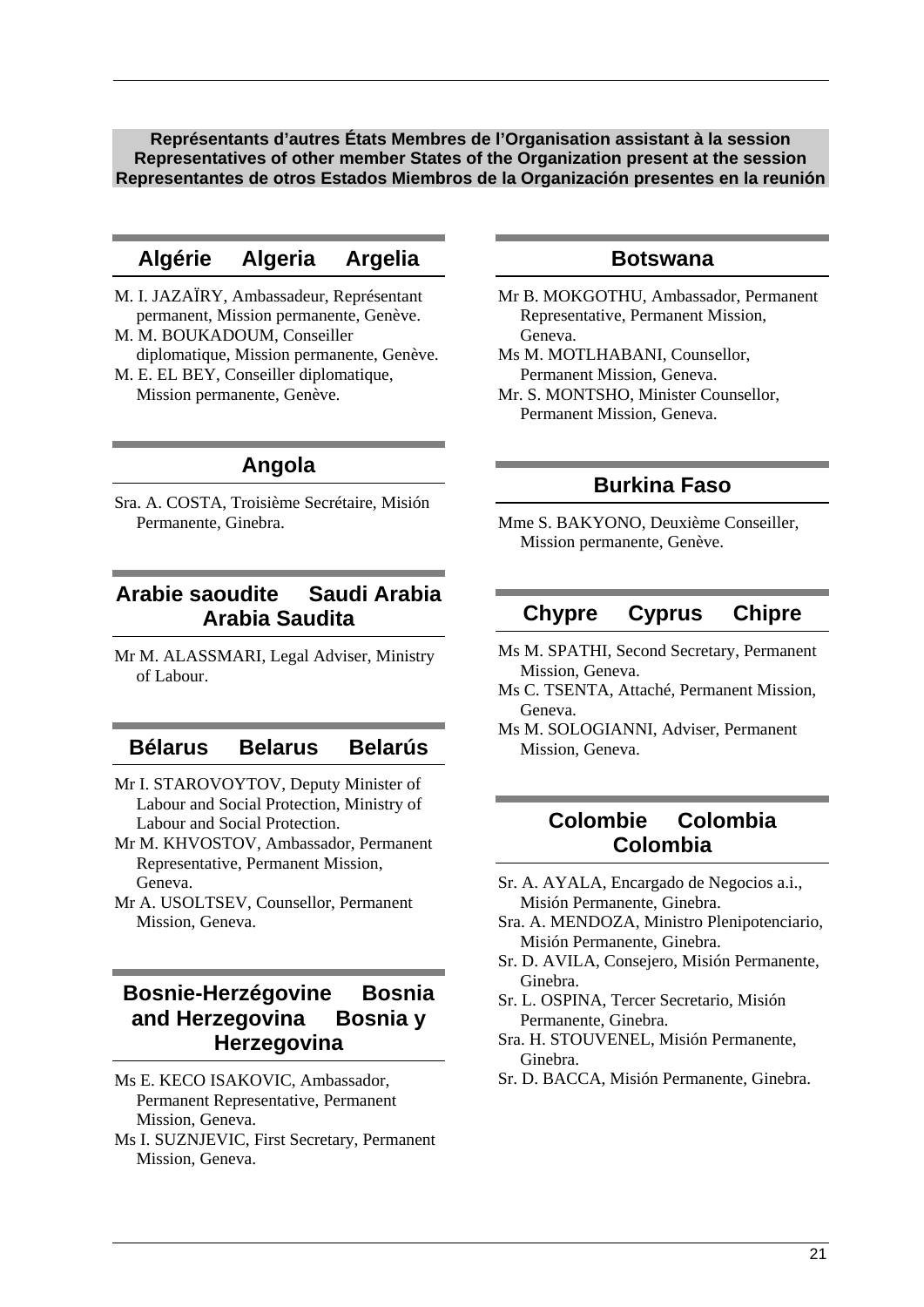## **Costa Rica**

- Sr. M. DENGO, Embajador, Representante Permanente, Misión Permanente, Ginebra.
- Sr. C. GARBANZO, Ministro Consejero, Misión Permanente, Ginebra.
- Sra. A. MARTÍNEZ, Misión Permanente, Ginebra.

# **Côte d'Ivoire**

- M. E. GUIREOULOU, Ministre de la Fonction publique et de l'Emploi
- M. G. GAUZE, Ambassadeur, Représentant Permanent, Mission permanente, Genève.
- M. K. KOUADIO, Premier Conseiller, Mission permanente, Genève.
- M. D. BOLLOU BI DJEHIFE, Directeur général du Travail, Ministère de la Fonction publique et de l'Emploi.
- Mme B. QUACOE, Conseillère en charge des questions du BIT, Mission permanente, Genève.

### **Danemark Denmark Dinamarca**

- Ms Z. LILJEQVIST, Head of Section, Ministry of Employment.
- Mr U. RASMUSSEN, Head of Section, Ministry of Employment.
- Ms A. ASKGAARD, Attaché, Permanent Mission, Geneva.
- Ms C. SORENSEN, Permanent Mission, Geneva.

# **Djibouti**

- M. M. DOUALEH, Ambassadeur, Représentant permanent, Mission permanente, Genève.
- M. D. ALI, Conseiller, Mission permanente, Genève.

### **Equateur Ecuador Ecuador**

- Sr. M. MONTALVO, Embajador, Representante Permanente, Misión Permanente, Ginebra.
- Sr. C. SANTOS, Consejero, Misión Permanente, Ginebra.
- Sr. J. THULLEN, Asesor, Ministerio de Relaciones Laborales.

### **Estonie Estonia Estonia**

Ms K. SIBUL, Second Secretary, Permanent Mission, Geneva.

## **Finlande Finland Finlandia**

- Mr H. HIMANEN, Ambassador, Permanent Mission, Geneva.
- Ms S. MODEEN, Ministerial Adviser, Ministry of Employment and the Economy.
- Mr P. METSO, Minister Counsellor, Permanent Mission, Geneva.
- Ms E. MYLLYMÄKI, Counsellor, Ministry of Foreign Affairs.
- Mr V. LAHELMA, Second Secretary, Permanent Mission, Geneva.
- Ms V. VIRTANEN, Permanent Mission, Geneva.

### **Gabon Gabon Gabón**

- M. G. NAMBO-WEZET, Ambassadeur, Représentant permanent, Mission permanente, Genève. Mme M. ANGONE ABENA, Conseillère,
- Mission permanente, Genève.

### **Grèce Greece Grecia**

- Ms M. GOUVA, Ministry of Labour and Social Protection.
- Ms S. BAXEVANI, Ministry of Labour and Social Protection.
- Ms A. XAVAVI, Ministry of Labour and Social Protection.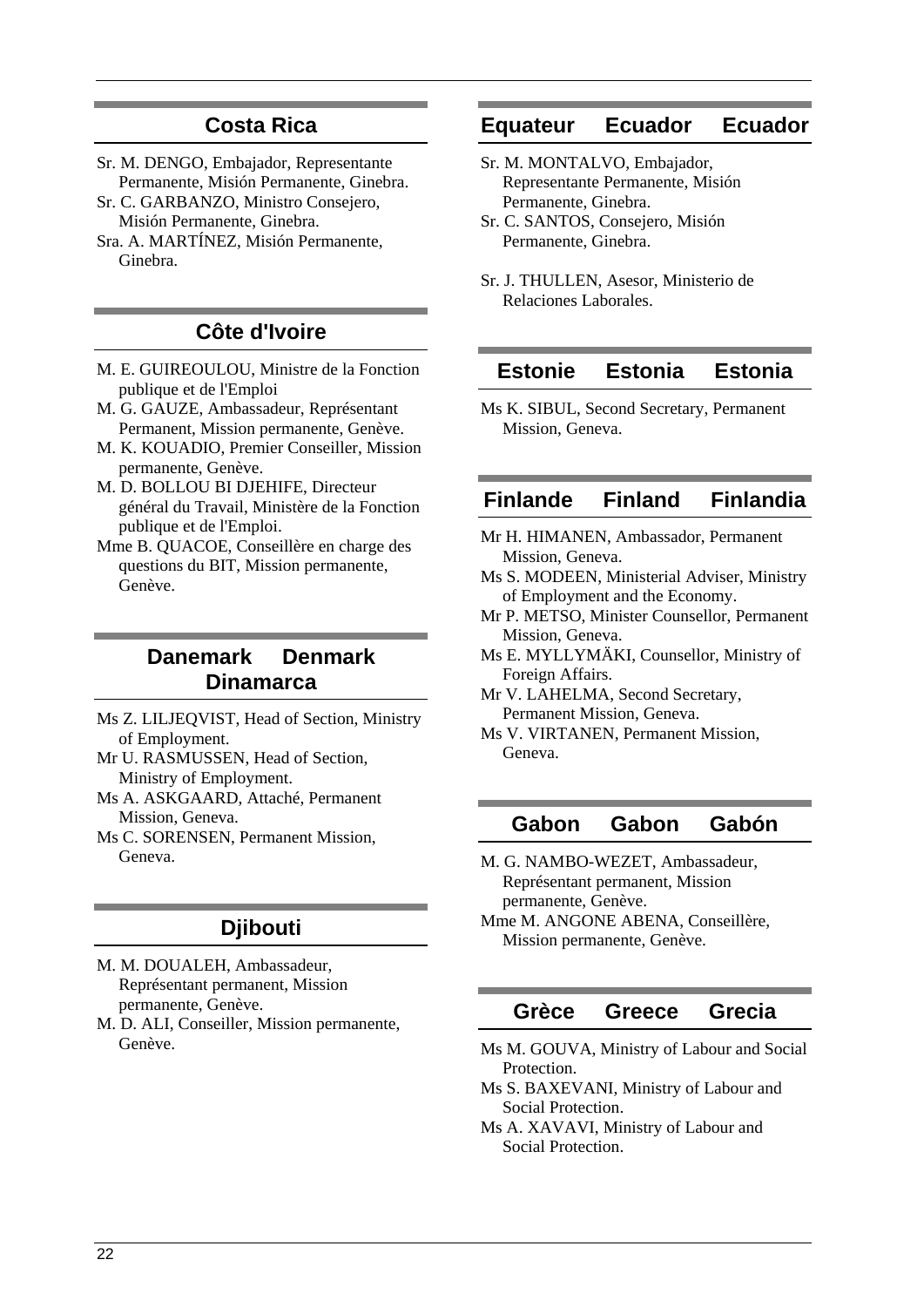### **Guatemala**

- Sr. C. MARTINEZ ALVARADO, Representante Permanente, Misión Permanente, Ginebra.
- Sra. A. CHAVEZ BIETTI, Ministra Consejera, Misión Permanente, Ginebra.

### **Haïti Haiti Haití**

M. J. ALEXANDRE, Ministre Conseiller, Mission permanente, Genève.

### **Indonésie Indonesia Indonesia**

- Mr D. DJANI, Ambassador, Permanent Representative, Permanent Mission, Geneva.
- Mr D. PERCAYA, Ambassador, Deputy Permanent Representative, Permanent Mission, Geneva.
- Mr D. KOMAR, Minister Counsellor, Permanent Mission, Geneva.
- Mr A. HABIB, First Secretary, Permanent Mission, Geneva.
- Mr G. WITJAKSONO, Director for Center Administration and International Cooperation.

### **Israël Israel Israel**

- Mr A. LESHNO-YAAR, Ambassador, Permanent Representative, Permanent Mission, Geneva.
- Mr R. ADAM, Deputy Permanent Representative, Permanent Mission, Geneva.
- Ms R. LANGER-ZIV, Adviser, Permanent Mission, Geneva.

### **Malaisie Malaysia Malasia**

Mr A. AMINUDDIN, Labour Attaché, Permanent Mission, Geneva.

### **Maroc Morocco Marruecos**

- M. O. HILALE, Ambassadeur, Représentant permanent, Mission permanente, Genève.
- M. A. LASSEL, Ministre plénipotentiaire, Mission permanente, Genève.
- M. M. EL BOUAZZAOUI, Conseiller, Mission permanente, Genève.

## **Mauritanie Mauritania Mauritania**

- M. A. BOUSSEIF, Premier Conseiller, Chargé d'Affaires a.i., Mission permanente, Genève.
- M. T. OULD ABDI SALEM, Premier conseiller, Mission permanente, Genève.
- M. A. OULD ISHAQ, Premier Conseiller, Mission permanente, Genève.

### **Norvège Norway Noruega**

- Ms B. ANGELL-HANSEN, Ambassador, Permanent Representative, Permanent Mission, Geneva.
- Ms G. YTTERDAL, Higher Executive Officer, Ministry of Labour and Social Inclusion.
- Ms T. EVENSEN, Adviser, Ministry of Foreign Affairs.
- Ms G. WAAGE, Counsellor, Permanent Mission, Geneva.
- Ms H. HOVDEN, Permanent Mission, Geneva.

# **Nouvelle-Zélande New Zealand Nueva Zelandia**

- Mr M. HOBBY, Principal Adviser, International Services, Department of Labour.
- Ms J. RUSSELL, Adviser, International Services, Department of Labour.

# **Pays-Bas Netherlands Países Bajos**

Mr W. BEL , Deputy Director for International Affairs, Ministry of Social Affairs and Employment.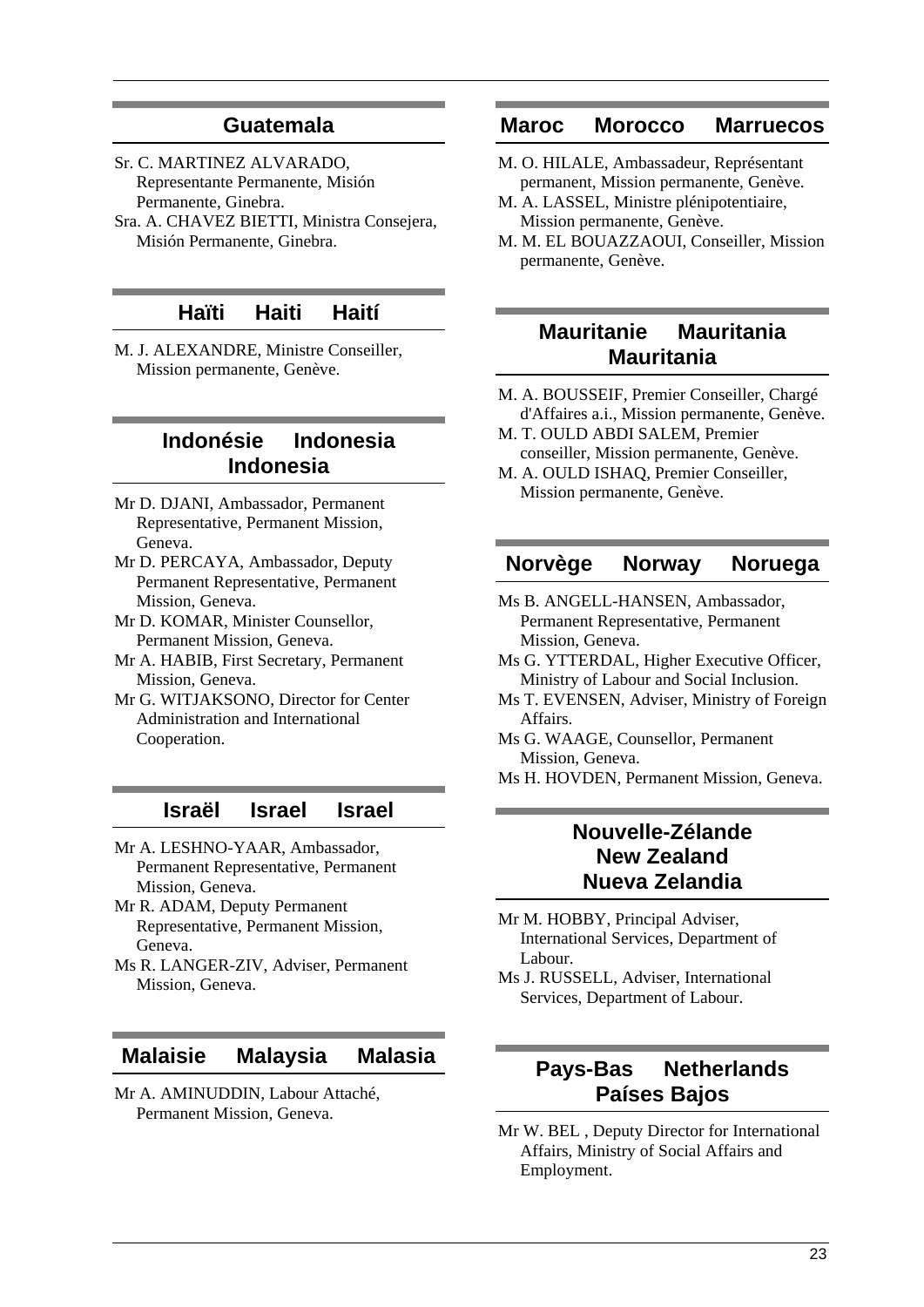- Ms S. TERSTAL, Deputy Permanent Representative, Permanent Mission, Geneva.
- Ms I. PISO, Policy Adviser, Ministry of Social Affairs and Employment.
- Mr E. DRIESSEN, First Secretary, Permanent Mission, Geneva.
- Mr W. VAN DIJK, Policy Adviser, Ministry of Social Affairs and Employment.
- Ms M. GRILK, Policy Adviser, Ministry of Social Affairs and Employment.
- Ms M. BROUWER, Policiy Adviser, Ministry of Social Affairs and Employment.
- Ms R. VAN WISSEN, Policy Adviser, Ministry of Social Affairs and Employment.
- Mr F. FRANKEN, Policy Adviser, Ministry of Foreign Affairs.

## **Philippines Philippines Filipinas**

- Mr E. GARCIA, Ambassador, Permanent Representative, Permanent Mission, Geneva.
- Ms R. BALDOZ, Undersecretary, Department of Labor and Employment.
- Mr M. IMSON, Labour Attaché, Permanent Mission, Geneva.
- Ms V. EASTWOOD, Attaché, Permanent Mission, Geneva.

# **République dominicaine Dominican Republic República Dominicana**

- Sr. H. HERNÁNDEZ SÁNCHEZ, Embajador, Representante Permanente, Misión Permanente, Ginebra.
- Sr. J. MERCEDES GRACIANO, Ministro Consejero, Misión Permanente, Ginebra.

# **Roumanie Romania Rumania**

- Mme M. CIOBANU, Ambassadeur, Représentant permanent, Mission permanente, Genève.
- Mme A. SPANU, Troisième secrétaire, Mission permanente, Genève.

# **Saint-Siège The Holy See Santa Sede**

- Mgr. M. TOMASI, Nonce Apostolique, Observateur permanent du Saint-Siège, Mission permanente, Genève.
- Mgr. M. DE GREGORI, Attaché, Mission permanente, Genève.
- M. P. GUTIÉRREZ, Mission permanente, Genève.

## **Sénégal Senegal Senegal**

M. M. SOW, Conseiller technique en charge des Affaires sociales, Présidence de la République.

## **Serbie Serbia Serbia**

- Mr. U. ZVEKIC, Ambassador, Permanent Mission, Geneva.
- Ms. V. FILIPOVIC-NIKOLIC, Counsellor, Permanent Mission, Geneva.

# **Slovénie Slovenia Eslovenia**

- Mr A. LOGAR, Ambassador, Permanent Representative, Permanent Mission, Geneva.
- Mr B. JERMAN, Minister Counsellor, Deputy Permanent Representative, Permanent Mission, Geneva.
- Ms K. STERBENC, Senior Legal Adviser, Ministry of Labour, Family and Social Affairs.

# **Suisse Switzerland Suiza**

- M. J. ELMIGER, Ambassadeur, Secrétariat d'Etat à l'économie (SECO), Affaires internationales du Travail.
- Mme V. BERSET BIRCHER, Secrétariat d'Etat à l'économie (SECO), Affaires internationales du Travail.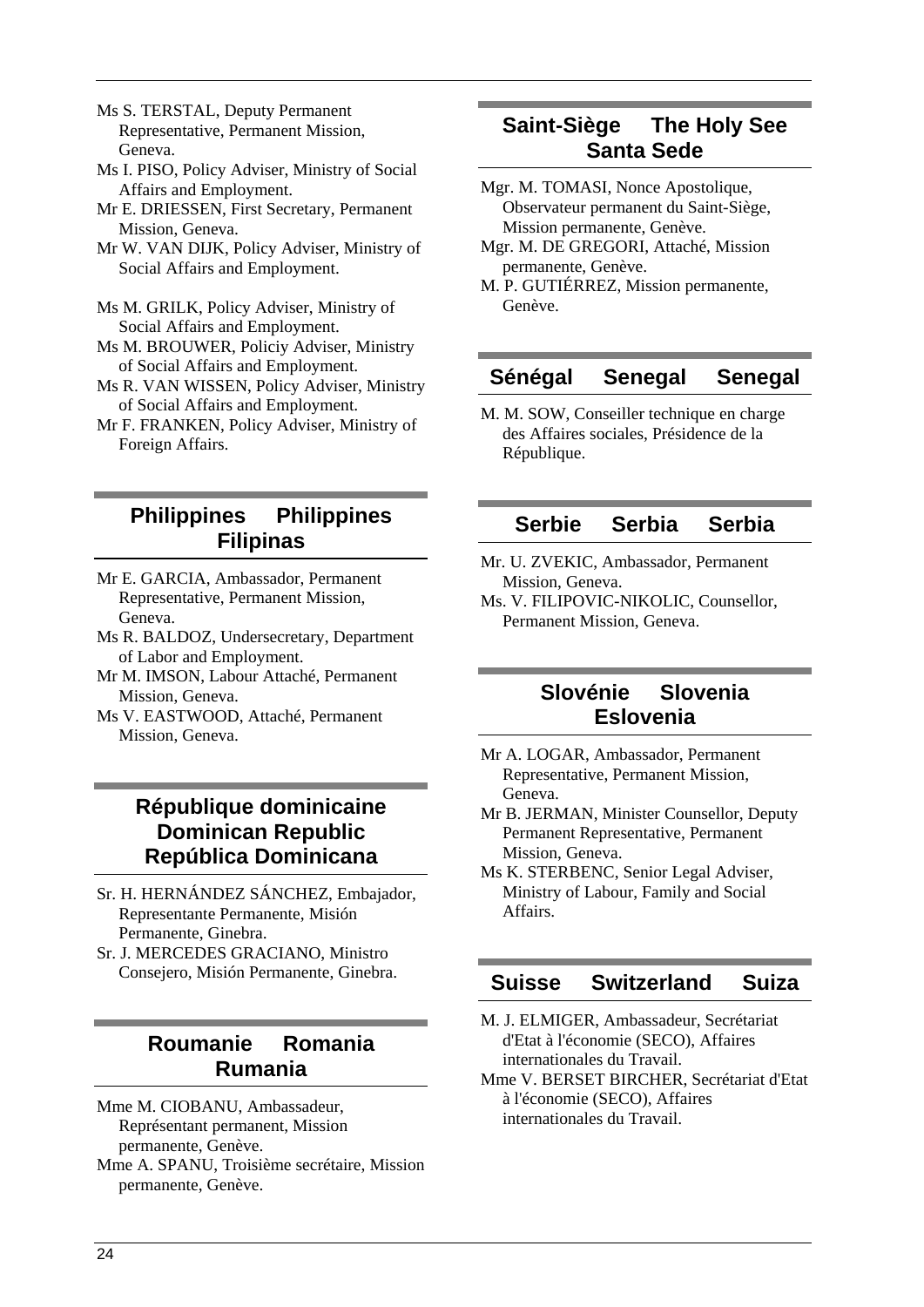- M. M. AMMANN, Division politique III, Section Organisations internationales et Politique d'accueil, Département fédéral des affaires étrangères.
- Mme M. BATTISTON, Mission permanente, Genève.
- M. D. LEDERGERBER, Secrétariat d'Etat à l'économie (SECO), Affaires internationales du Travail.

# **Turquie Turkey Turquía**

- Mr E. BATUR, Counsellor, Permanent Mission, Geneva.
- Mr H. OYMAN, Expert, Permanent Mission, Geneva.

# **Zimbabwe**

- Ms P. MPARIWA, Minister of Labour and Social Affairs
- Mr L. MUSEKA, Permanent Secretary, Ministry of Labour and Social Welfare.
- Mr P. DZVITI, Director, Labour Administration, Ministry of Labour and Social Welfare.

Ms M. HANGA, Acting Deputy Director, Ministry of Labour and Social Welfare.

Ms G. MAZANI, Minister's Assistant, Ministry of Labour and Social Welfare.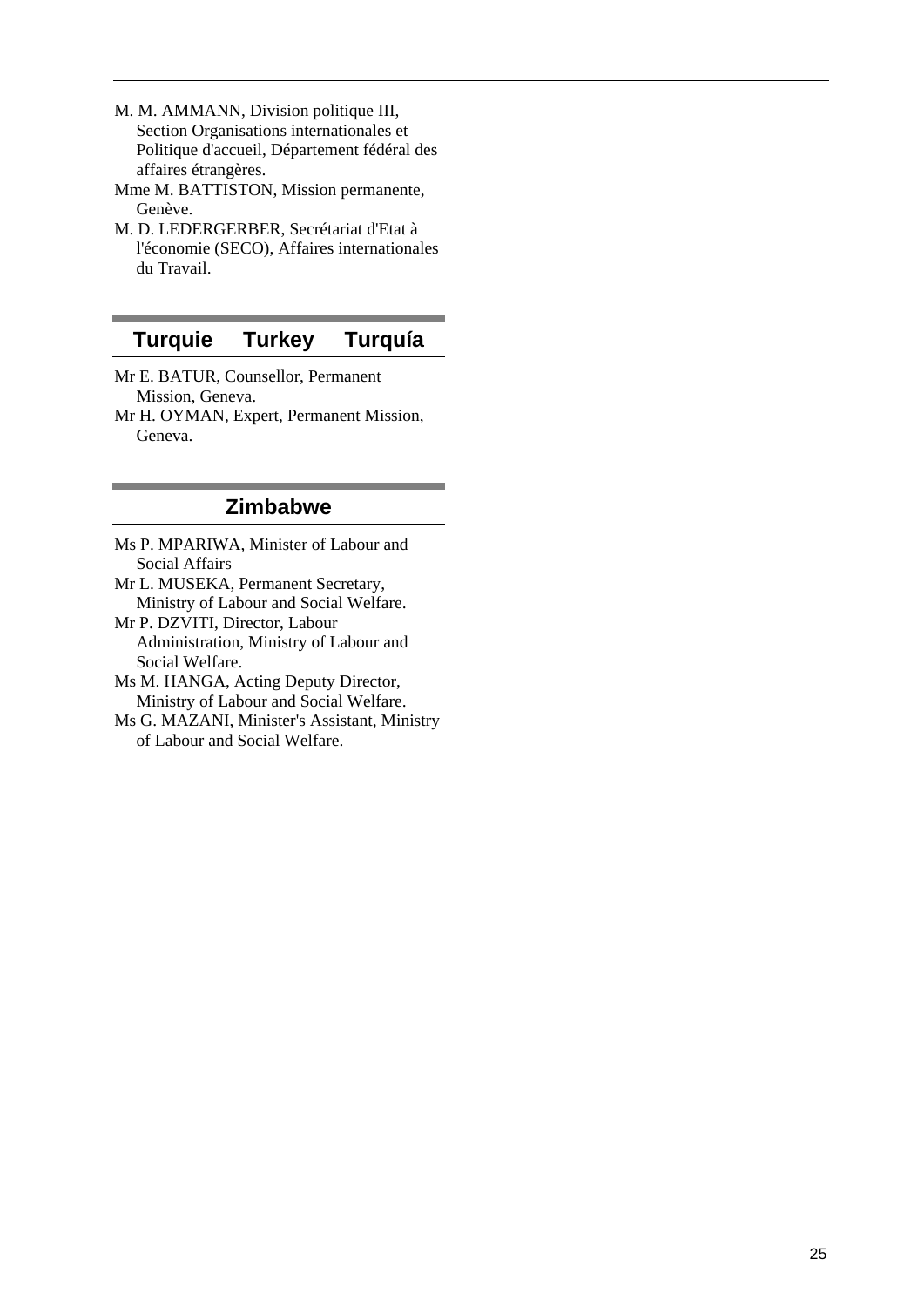### **Représentants d'Organisations internationales gouvernementales Representatives of international governmental organizations Representantes de organizaciones internacionales gubernamentales**

**Nations Unies** 

**United Nations** 

#### **Naciones Unidas**

Ms R. CASTILLO, Chief, Private Sector Partnerships, Joint United Nations Programme on HIV/AIDS. Ms A. HEWTON, External Relations Officer, Board and UN Relations, Joint United Nations Programme on HIV/AIDS.

Mr J. TYSZKO, External Relations Officer, Board and UN Relations, Joint United Nations Programme on HIV/AIDS.

#### **Haut Commissariat des Nations Unies pour les réfugiés**

#### **Office of the United Nations High Commissioner for Refugees**

#### **Oficina del Alto Comisionado de las Naciones Unidas para los Refugiados**

Ms T. SAGMO, Associate Livehoods Officer, Operational Solutions and Transition Section, Division for Programme Support and Management.

Ms M. SKEIE, Associate Programme Officer, Operational Solutions and Transition Section, Division for Programme Support and Management.

#### **Programme des Nations Unies pour le développement**

#### **United Nations Development Programme**

#### **Programa de las Naciones Unidas para el Desarrollo**

Ms C. MOLINIER, Director, UNDP Office in Geneva. Mr S. ISOJARVI, Programme Analyst, Poverty Group, BDP.

#### **Organisation des Nations Unies pour l'alimentation et l'agriculture**

#### **Food and Agriculture Organization of the United Nations**

### **Organización da las Naciones Unidas para la Agricultura y la Alimentación**

Mr J. SCHMIDHUBER, Senior Economist, FAO Liaison Office in Geneva.

#### **Organisation des Nations Unies pour l'éducation, la science et la culture**

#### **United Nations Educational, Scientific and Cultural Organization**

#### **Organización de las Naciones Unidas para la Educación, la Ciencia y la Cultura**

Ms C. GOLDEN, Programme Specialist, Social and Human Sciences Sector. Mr E. ADUBRA, Program Specialist, Education Sector.

#### **Organisation mondiale de la santé**

#### **World Health Organization**

#### **Organización Mundial de la Salud**

Mr P. MERTENS, Coordinator, UN and other Intergovernmental Organizations Unit, Partnerships and UN Reform Department.

Ms F. KHAN, External Relations Officer, UN and other Intergovernmental Organizations Unit, Partnerships and UN Reform Department.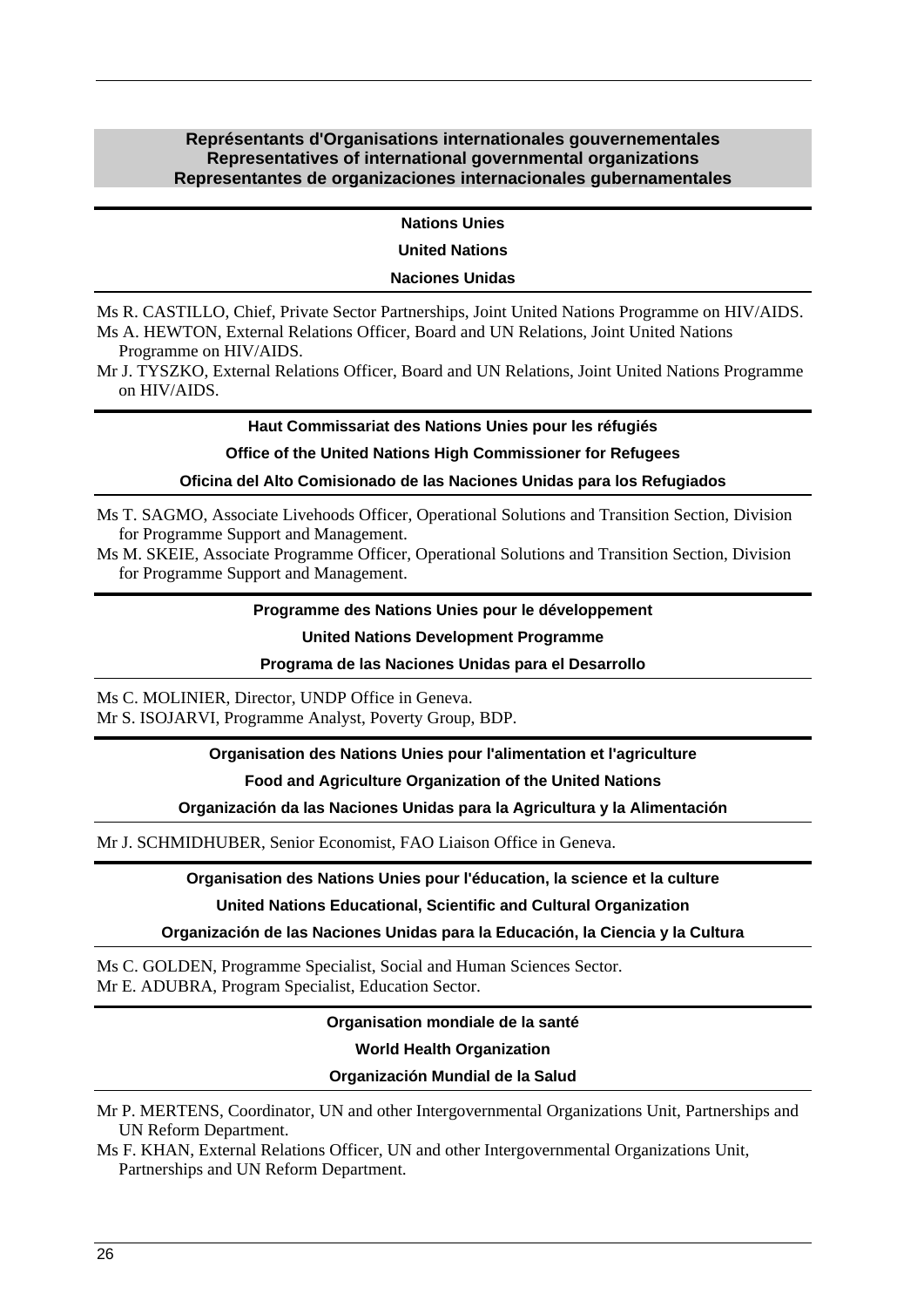#### **Organisation météorologique mondiale**

#### **World Meteorological Organization**

#### **Organización Meteorológica Mundial**

Ms B. EXTERKATE, Legal Council.

#### **Organisation mondiale du Commerce**

**World Trade Organization** 

#### **Organización Mundial del Comercio**

Ms M. PELLAN, Counsellor, Trade and Environment Division. Ms S. GALLO, Consultant, Information and External Relations Division.

#### **L'Union africaine**

**African Union** 

#### **Unión Africana**

Ms K. MASRI, Permanent Representative, Permanent Delegation of the African Union in Geneva. Ms B. NAIDOO, First Secretary, Permanent Delegation of the African Union in Geneva.

#### **Organisation arabe du travail**

#### **Arab Labour Organization**

#### **Organización Arabe del Trabajo**

Mr A. LUQMAN, Director General.

Mr R. GUISSOUMA, Head, Permanent Delegation of the ALO in Geneva.

Ms Z. KASBAOUI, Permanent Delegation of the ALO in Geneva.

#### **Union européenne**

#### **European Union**

#### **Unión Europea**

Mr J. CLARKE, Chargé d'Affaires a.i., Permanent Delegation of the European Union in Geneva. Ms J. HIVONNET, Head of the UN Section, Permanent Delegation of the European Union in Geneva. Ms S. BOEHMERT, Policy Officer, Directorate-General for Employment, Social Affairs and Equal

Opportunities, International Affairs and Enlargement Unit, European Union.

Mr C. DUFOUR, UN Affairs Officer, Permanent Delegation of the European Union in Geneva.

#### \*\*\*\*\*\*\*\*\*\*\*\*\*\*\*\*\*\*\*\*\*

- Mr D. ILIOPOULOS, Ambassador, Head of the Liaison Office of the General Secretariat of the Council of the EU in Geneva.
- Mr G. HOUTTUIN, Minister Counsellor, Deputy Head of the Liaison Office of the General Secretariat in Geneva.
- Mr B. HANSES, First Counsellor, Liaison Office of the General Secretariat in Geneva.

Mr S. VAN THIEL, First Counsellor, Liaison Office of the General Secretariat in Geneva.

Mr A. ASENJO MARTIN.

Mr E. ZAMPRONI.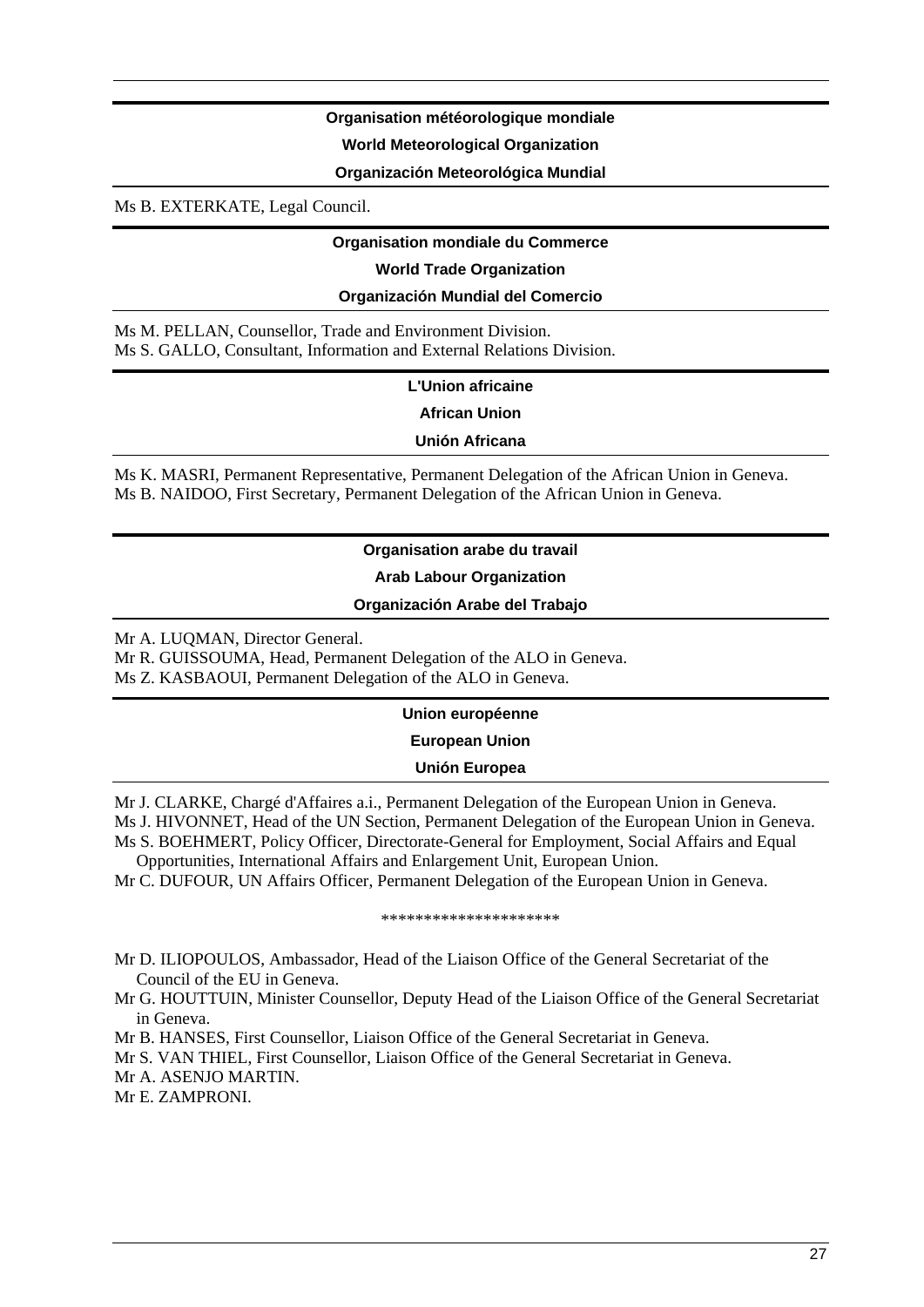### **Représentants d'Organisations internationales non gouvernementales assistant à titre d'observateurs**

**Representatives of international non-governmental organizations as observers Representantes de organizaciones internacionales no gubernamentales presentes con carácter de observadores** 

**Fédération syndicale mondiale** 

**World Federation of Trade Unions** 

**Federación Sindical Mundial** 

Sra. O. OVIEDO DE LA TORRE, Permanent Representative in Geneva. Mr M. ALIGISAKIS, Consultant.

**Organisation internationale des employeurs** 

**International Organization of Employers** 

**Organización Internacional de Empleadores** 

Mr A. PEÑALOSA, Secretary-General. Mr B. WILTON, Deputy Secretary-General.

**Organisation de l'unité syndicale africaine** 

**Organization of African Trade Union Unity** 

**Organización para la Unidad Sindical Africana** 

Mr H. SUNMONU, Secretary-General.

Mr A. DIALLO, Permanent Representative to ILO and UN Office in Geneva.

### **Association internationale de la sécurité sociale**

**International Social Security Association** 

**Asociación Internacional de la Seguridad Social** 

Mr H. KONKOLEWSKY, Secretary-General. Mr M. MUELLER, Head of Resources and Services.

**Confédération syndicale internationale** 

**International Trade Union Confederation** 

**Confederación Sindical Internacional** 

Mr G. RYDER, General Secretary.

Ms R. GONZALEZ, Director, Geneva Office.

Ms E. BUSSER, Assistant Director, Geneva Office.